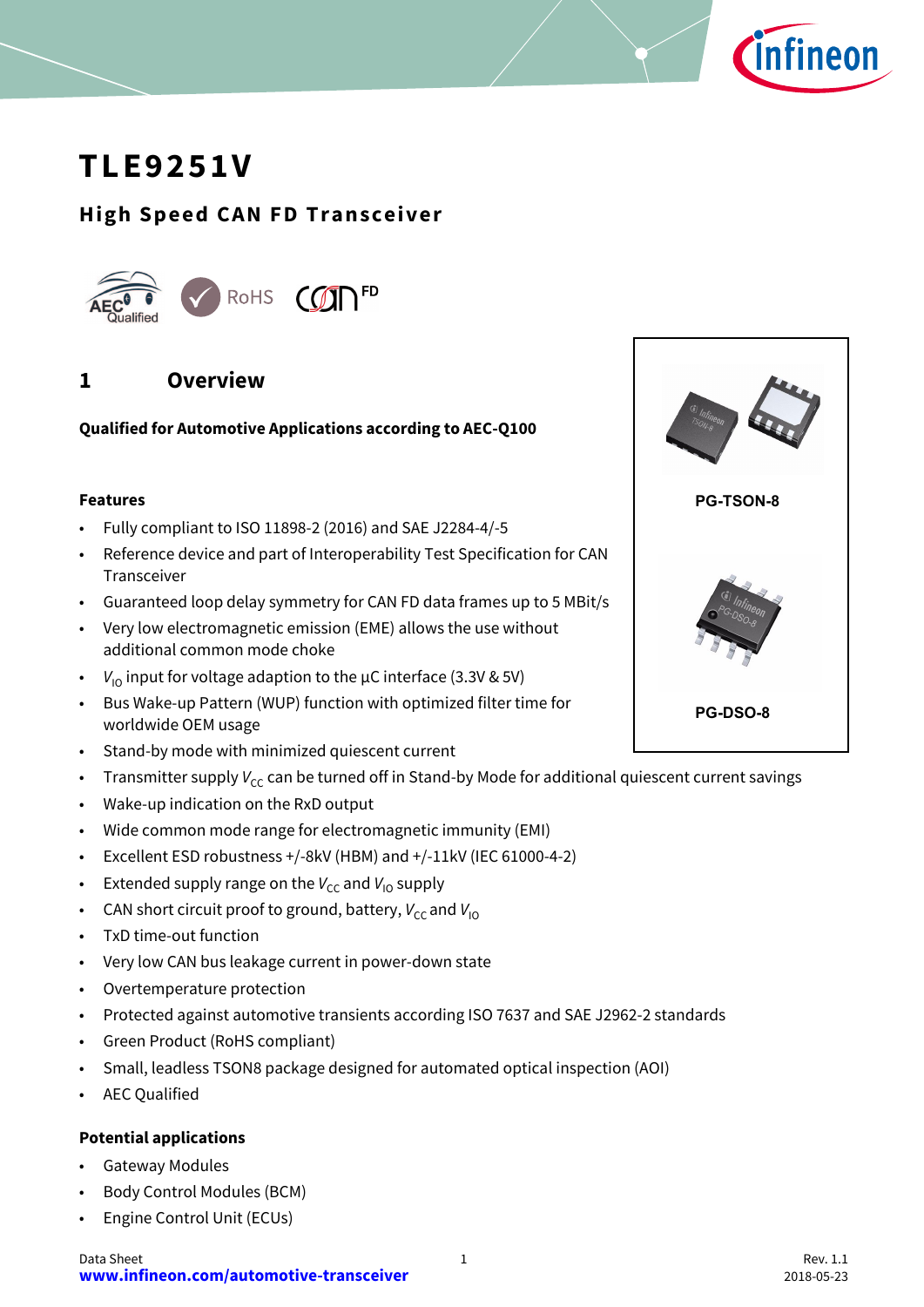

#### **Overview**

### **Description**

| <b>Type</b> | Package   | <b>Marking</b> |
|-------------|-----------|----------------|
| TLE9251VLE  | PG-TSON-8 | 9251V          |
| TLE9251VSJ  | PG-DSO-8  | 9251V          |

The TLE9251V is the latest Infineon high-speed CAN transceiver generation, used inside HS CAN networks for automotive and also for industrial applications. It is designed to fulfill the requirements of ISO 11898-2 (2016) physical layer specification and respectively also the SAE standards J1939 and J2284.

The TLE9251V is available in a PG-DSO-8 package and in a small, leadless PG-TSON-8 package. Both packages are RoHS compliant and halogen free. Additionally the PG-TSON-8 package supports the solder joint requirements for automated optical inspection (AOI).

As an interface between the physical bus layer and the HS CAN protocol controller, the TLE9251V protects the microcontroller against interferences generated inside the network. A very high ESD robustness and the perfect RF immunity allows the use in automotive application without adding additional protection devices, like suppressor diodes for example.

While the transceiver TLE9251V is not supplied the bus is switched off and illustrate an ideal passive behavior with the lowest possible load to all other subscribers of the HS CAN network.

Based on the high symmetry of the CANH and CANL output signals, the TLE9251V provides a very low level of electromagnetic emission (EME) within a wide frequency range. The TLE9251V fulfills even stringent EMC test limits without additional external circuit, like a common mode choke for example.

The perfect transmitter symmetry combined with the optimized delay symmetry of the receiver enables the TLE9251V to support CAN FD data frames. Depending on the size of the network and the along coming parasitic effects the device supports bit rates up to 5 MBit/s.

Dedicated low-power modes, like Stand-by mode provide very low quiescent currents while the device is powered up. In Stand-by mode the typical quiescent current on *V*<sub>IO</sub> is below 10 μA while the device can still be waked up by a bus signal on the HS CAN bus.

Fail-safe features like overtemperature protection, output current limitation or the TxD time-out feature protect the TLE9251V and the external circuitry from irreparable damage.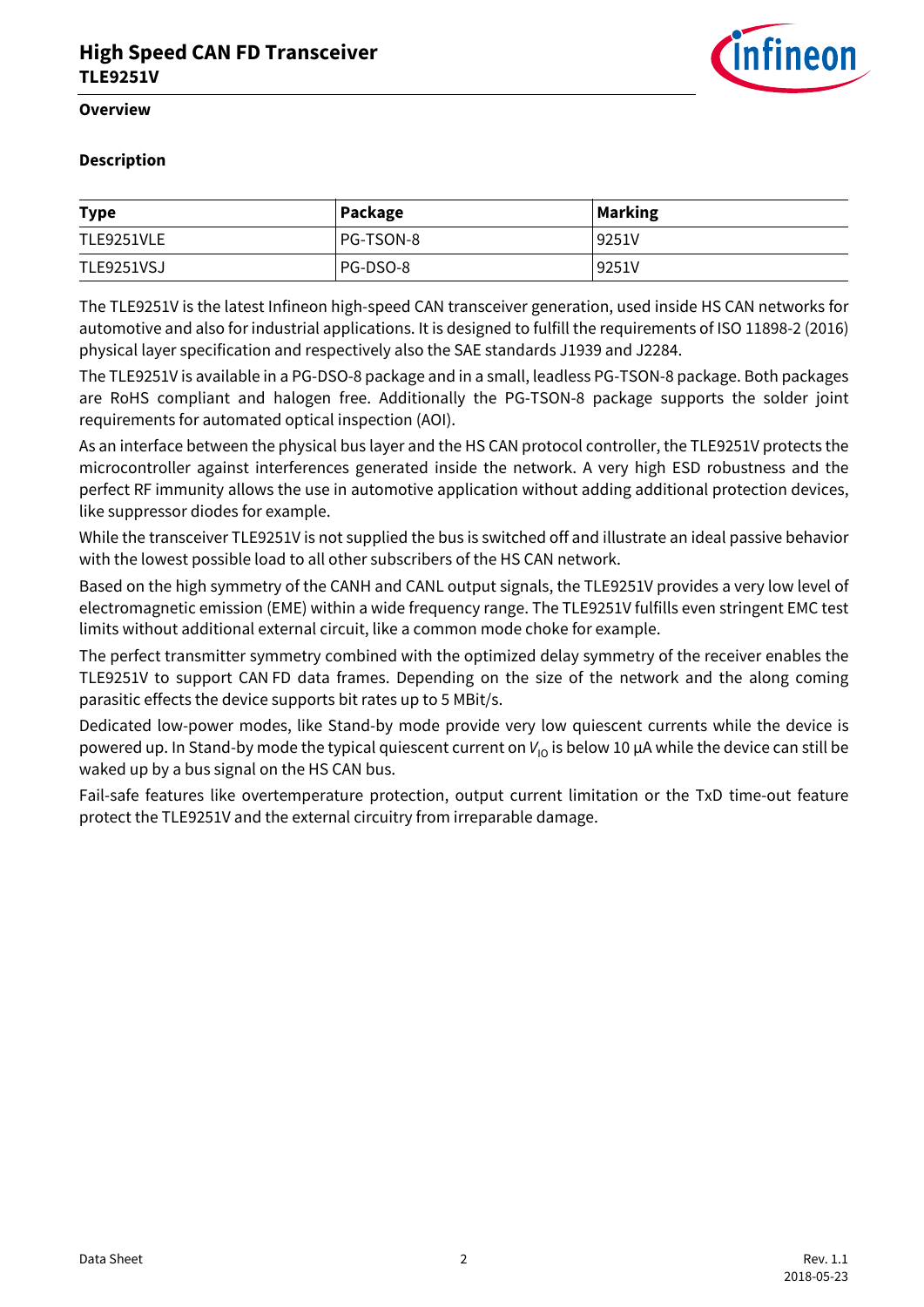

# <span id="page-2-0"></span>**Table of contents**

| 1                       |  |
|-------------------------|--|
|                         |  |
| $\mathbf{2}$            |  |
| $\overline{\mathbf{3}}$ |  |
| 3.1                     |  |
| 3.2                     |  |
| 4                       |  |
| 4.1                     |  |
| 5                       |  |
| 5.1                     |  |
| 5.2                     |  |
| 5.3                     |  |
| 5.4                     |  |
| 6                       |  |
| 6.1                     |  |
| 6.2                     |  |
| 6.3                     |  |
| 6.4                     |  |
| $\overline{7}$          |  |
| 7.1                     |  |
| 7.2                     |  |
| 7.3                     |  |
| 7.4                     |  |
| 7.5                     |  |
| 8                       |  |
| 8.1                     |  |
| 8.2                     |  |
| 8.3                     |  |
| 9                       |  |
| 9.1                     |  |
| 9.2                     |  |
| 10                      |  |
| 10.1                    |  |
| 10.2                    |  |
| 10.3                    |  |
| 10.4                    |  |
| 11                      |  |
| 12                      |  |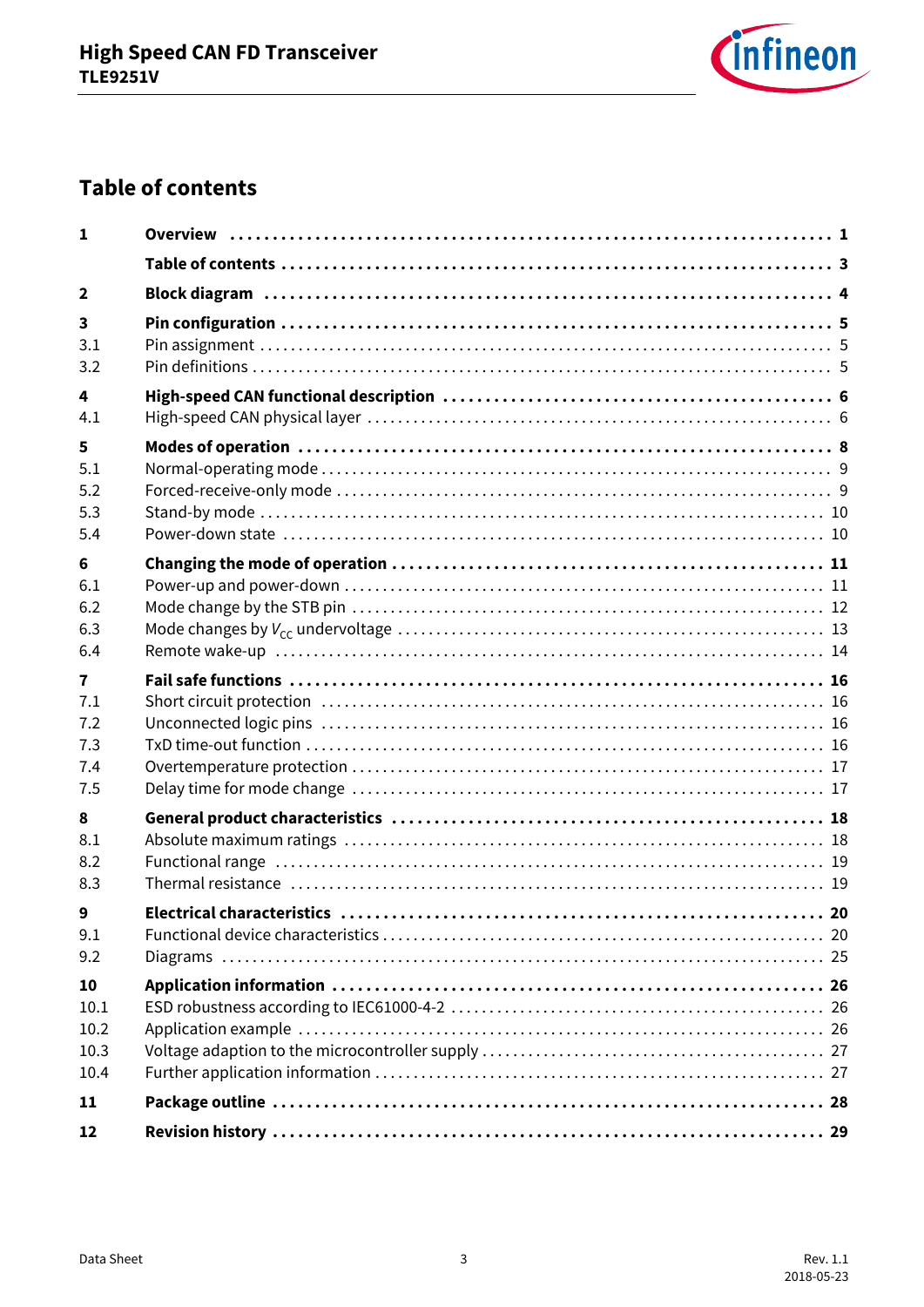

**Block diagram**

## <span id="page-3-0"></span>**2 Block diagram**



<span id="page-3-1"></span>**Figure 1 Functional block diagram**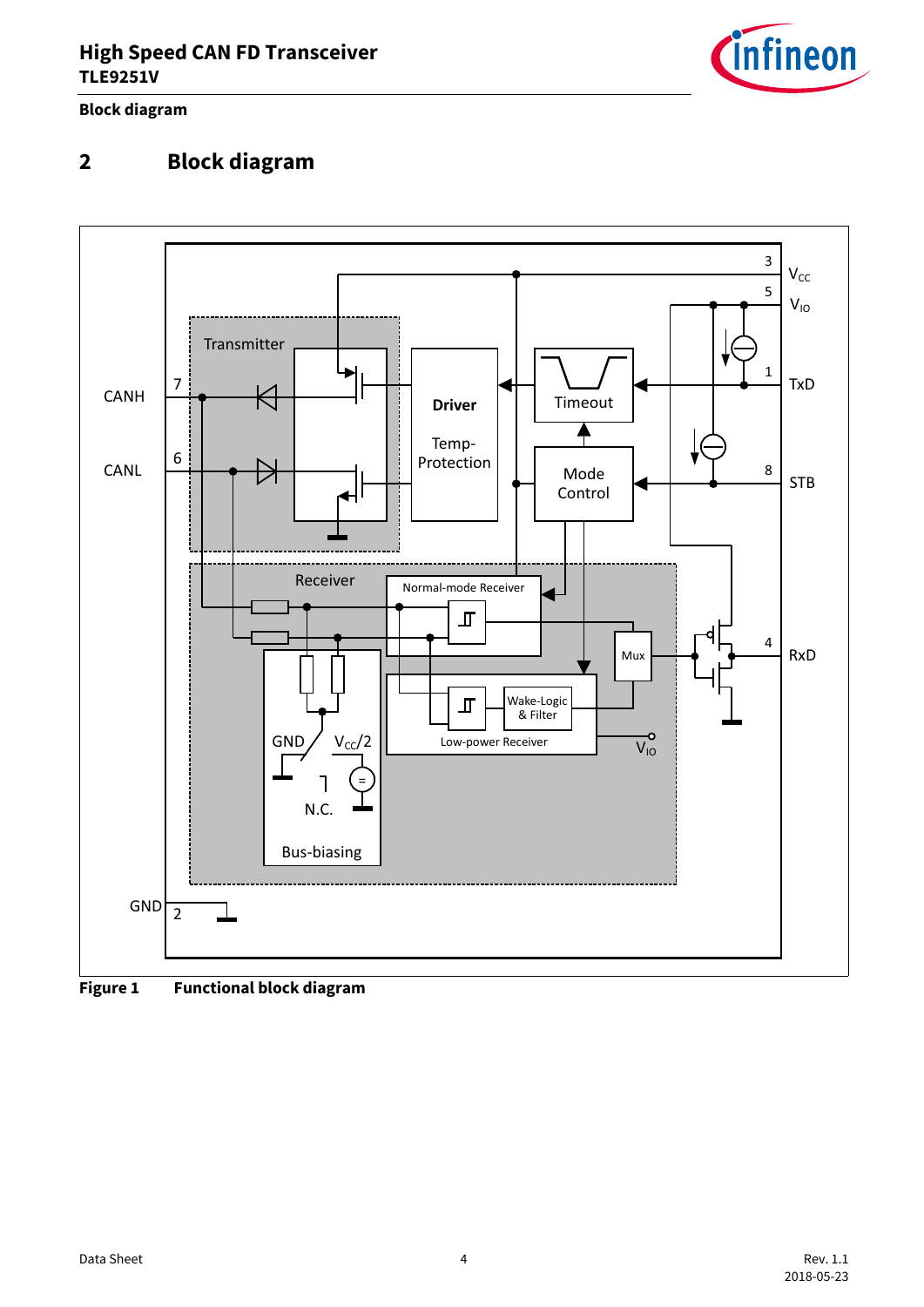

**Pin configuration**

# <span id="page-4-0"></span>**3 Pin configuration**

## <span id="page-4-1"></span>**3.1 Pin assignment**





## <span id="page-4-2"></span>**3.2 Pin definitions**

### **Table 1 Pin definitions and functions**

| Pin No.        | Symbol          | <b>Function</b>                                                                                                                                                                                                                                        |
|----------------|-----------------|--------------------------------------------------------------------------------------------------------------------------------------------------------------------------------------------------------------------------------------------------------|
| 1              | TxD             | <b>Transmit Data Input;</b><br>Internal pull-up to $V_{10}$ , "low" for "dominant" state.                                                                                                                                                              |
| 2              | <b>GND</b>      | Ground                                                                                                                                                                                                                                                 |
| 3              | $V_{\text{CC}}$ | <b>Transmitter Supply Voltage;</b><br>100 nF decoupling capacitor to GND required,<br>$V_{cc}$ can be turned off in stand-by mode.                                                                                                                     |
| 4              | <b>RxD</b>      | <b>Receive Data Output;</b><br>"low" in "dominant" state.                                                                                                                                                                                              |
| 5              | $V_{10}$        | <b>Digital Supply Voltage;</b><br>Supply voltage input to adapt the logical input and output voltage levels of the<br>transceiver to the microcontroller supply.<br>Supply for the low-power receiver.<br>100 nF decoupling capacitor to GND required. |
| 6              | CANL            | <b>CAN Bus Low Level I/O;</b><br>"low" in "dominant" state.                                                                                                                                                                                            |
| $\overline{1}$ | <b>CANH</b>     | <b>CAN Bus High Level I/O;</b><br>"high" in "dominant" state.                                                                                                                                                                                          |
| 8              | <b>STB</b>      | <b>Stand-by Input;</b><br>Internal pull-up to $V_{10}$ , "low" for Normal-operating mode.                                                                                                                                                              |
| <b>PAD</b>     |                 | Connect to PCB heat sink area.<br>Do not connect to other potential than GND.                                                                                                                                                                          |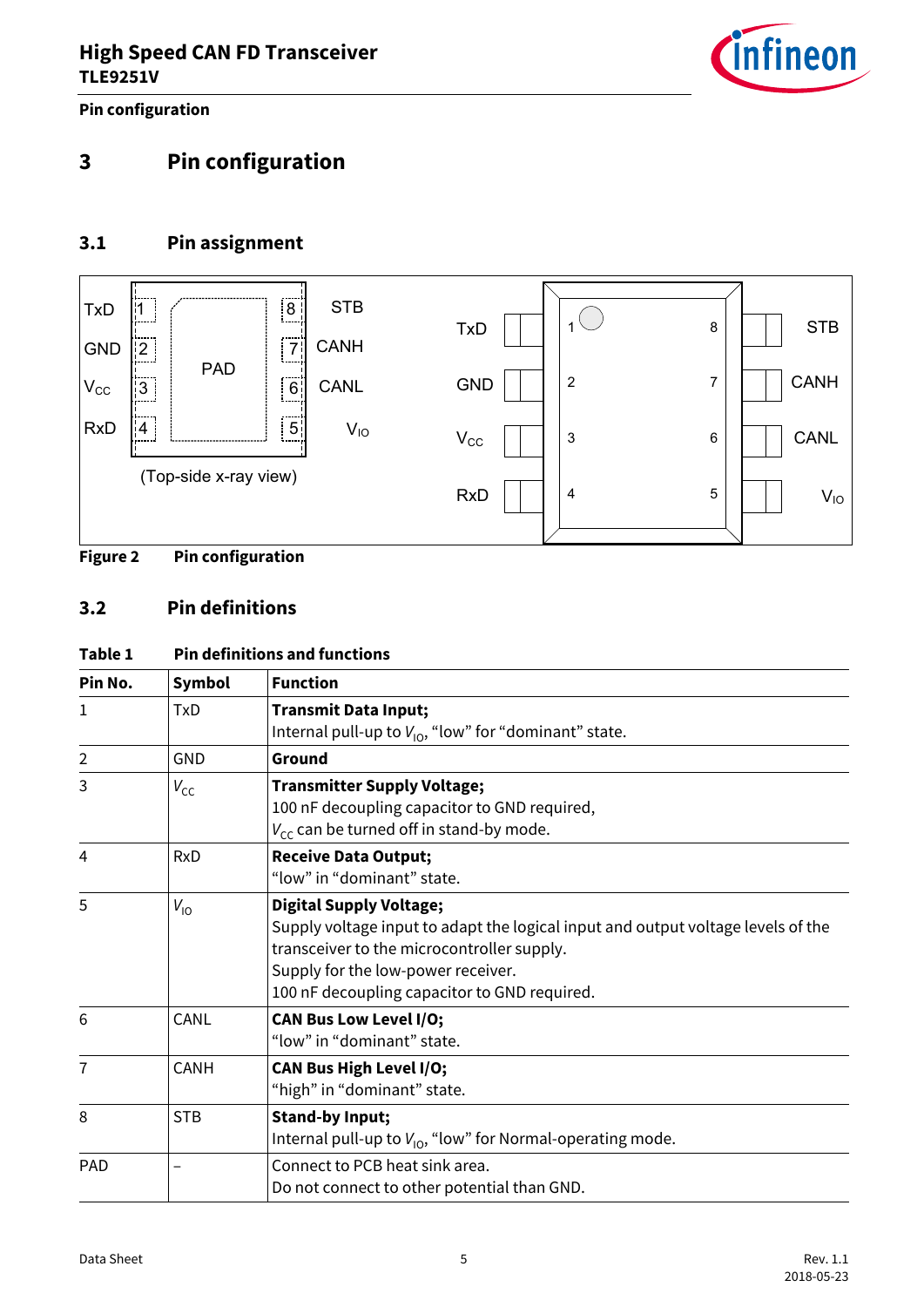

**High-speed CAN functional description**

## <span id="page-5-0"></span>**4 High-speed CAN functional description**

HS CAN is a serial bus system that connects microcontrollers, sensors and actuators for real-time control applications. The use of the Controller Area Network (abbreviated CAN) within road vehicles is described by the international standard ISO 11898. According to the 7-layer OSI reference model the physical layer of a HS CAN bus system specifies the data transmission from one CAN node to all other available CAN nodes within the network. The physical layer specification of a CAN bus system includes all electrical specifications of a CAN network. The CAN transceiver is part of the physical layer specification. Several different physical layer standards of CAN networks have been developed in recent years. The TLE9251V is a high-speed CAN transceiver with a dedicated bus wake-up function as defined in the latest ISO 11898-2 HS CAN standard.



## <span id="page-5-1"></span>**4.1 High-speed CAN physical layer**

<span id="page-5-2"></span>**Figure 3 High-speed CAN bus signals and logic signals**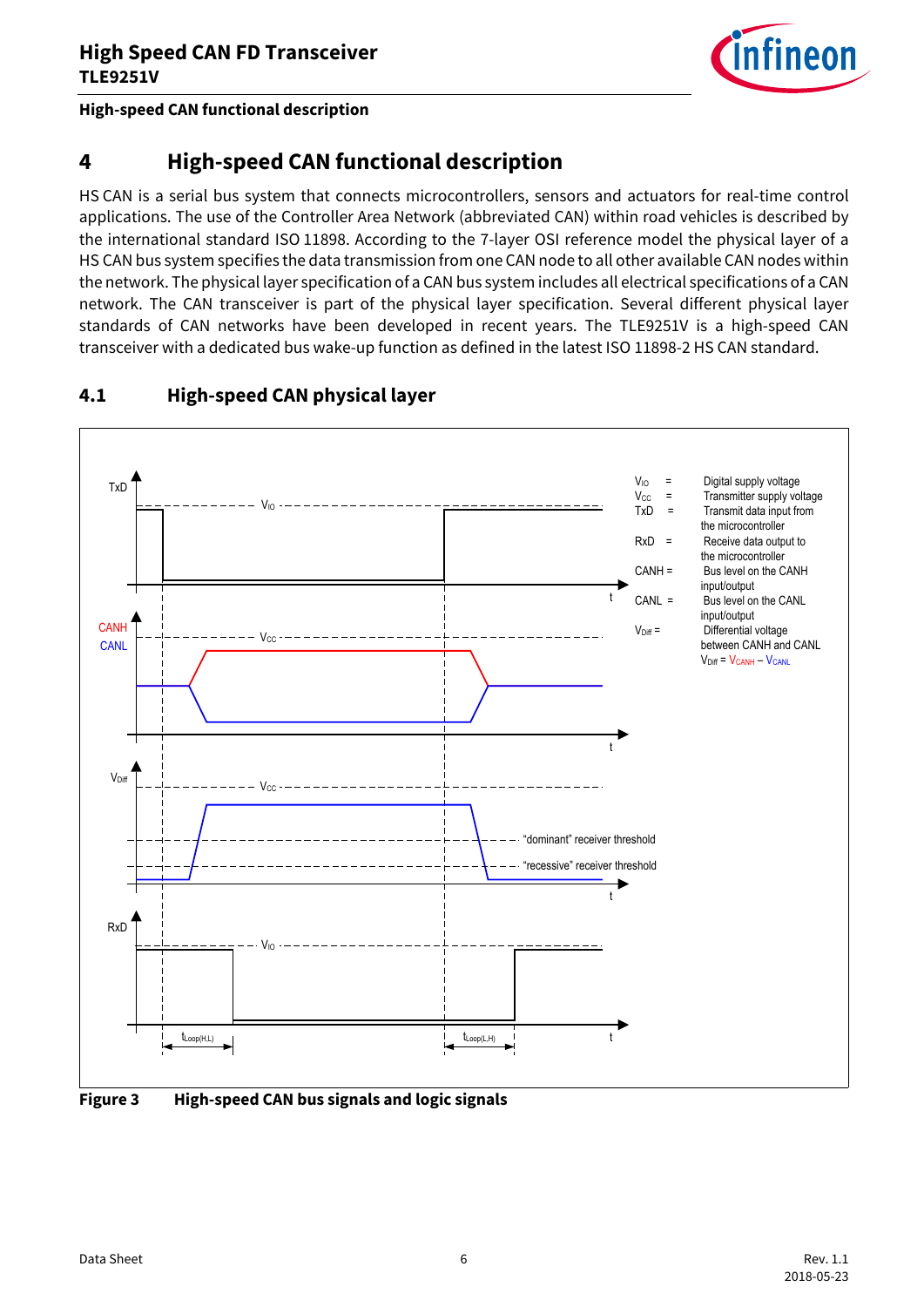

### **High-speed CAN functional description**

The TLE9251V is a high-speed CAN transceiver, operating as an interface between the CAN controller and the physical bus medium. A HS CAN network is a two wire, differential network which allows data transmission rates up to 5 MBit/s. The characteristic for a HS CAN network are the two signal states on the CAN bus: "dominant" and "recessive" (see **[Figure 3](#page-5-2)**).

The CANH and CANL pins are the interface to the CAN bus and both pins operate as an input and output. The RxD and TxD pins are the interface to the microcontroller. The pin TxD is the serial data input from the CAN controller, the RxD pin is the serial data output to the CAN controller. As shown in **[Figure 1](#page-3-1)**, the HS CAN transceiver TLE9251V includes a receiver and a transmitter unit, allowing the transceiver to send data to the bus medium and monitor the data from the bus medium at the same time. The HS CAN transceiver TLE9251V converts the serial data stream which is available on the transmit data input TxD, into a differential output signal on the CAN bus, provided by the CANH and CANL pins. The receiver stage of the TLE9251V monitors the data on the CAN bus and converts them to a serial, single-ended signal on the RxD output pin. A logical "low" signal on the TxD pin creates a "dominant" signal on the CAN bus, followed by a logical "low" signal on the RxD pin (see **[Figure 3](#page-5-2)**). The feature, broadcasting data to the CAN bus and listening to the data traffic on the CAN bus simultaneously is essential to support the bit-to-bit arbitration within CAN networks.

The voltage levels for HS CAN transceivers are defined in ISO 11898-2. Whether a data bit is "dominant" or "recessive" depends on the voltage difference between the CANH and CANL pins:

### $V_{\text{Diff}} = V_{\text{CANH}} - V_{\text{CANL}}$ .

To transmit a "dominant" signal to the CAN bus the amplitude of the differential signal *V*<sub>Diff</sub> is higher than or equal to 1.5 V. To receive a "recessive" signal from the CAN bus the amplitude of the differential V<sub>Diff</sub> is lower than or equal to 0.5 V.

"Partially-supplied" high-speed CAN networks are those where the CAN bus nodes of one common network have different power supply conditions. Some nodes are connected to the common power supply, while other nodes are disconnected from the power supply and in power-down state. Regardless of whether the CAN bus subscriber is supplied or not, each subscriber connected to the common bus media must not interfere with the communication. The TLE9251V is designed to support "partially-supplied" networks. In power-down state, the receiver input resistors are switched off and the transceiver input has a high resistance.

For permanently supplied ECU's, the HS CAN transceiver TLE9251V provides a Stand-by mode. In Stand-by mode, the power consumption of the TLE9251V is optimized to a minimum, while the device is still able to recognize wake-up patterns on the CAN bus and signal the wake-up event to the external microcontroller.

The voltage level on the digital input TxD and the digital output RxD is determined by the power supply level at the *V*<sub>IO</sub> pin. Depending on the voltage level at the *V*<sub>IO</sub> pin, the signal levels on the logic pins (STB, TxD and RxD) are compatible with microcontrollers having a 5 V or 3.3 V I/O supply. Usually the digital power supply V<sub>IO</sub> of the transceiver is connected to the I/O power supply of the microcontroller (see **[Figure 18](#page-25-3)**).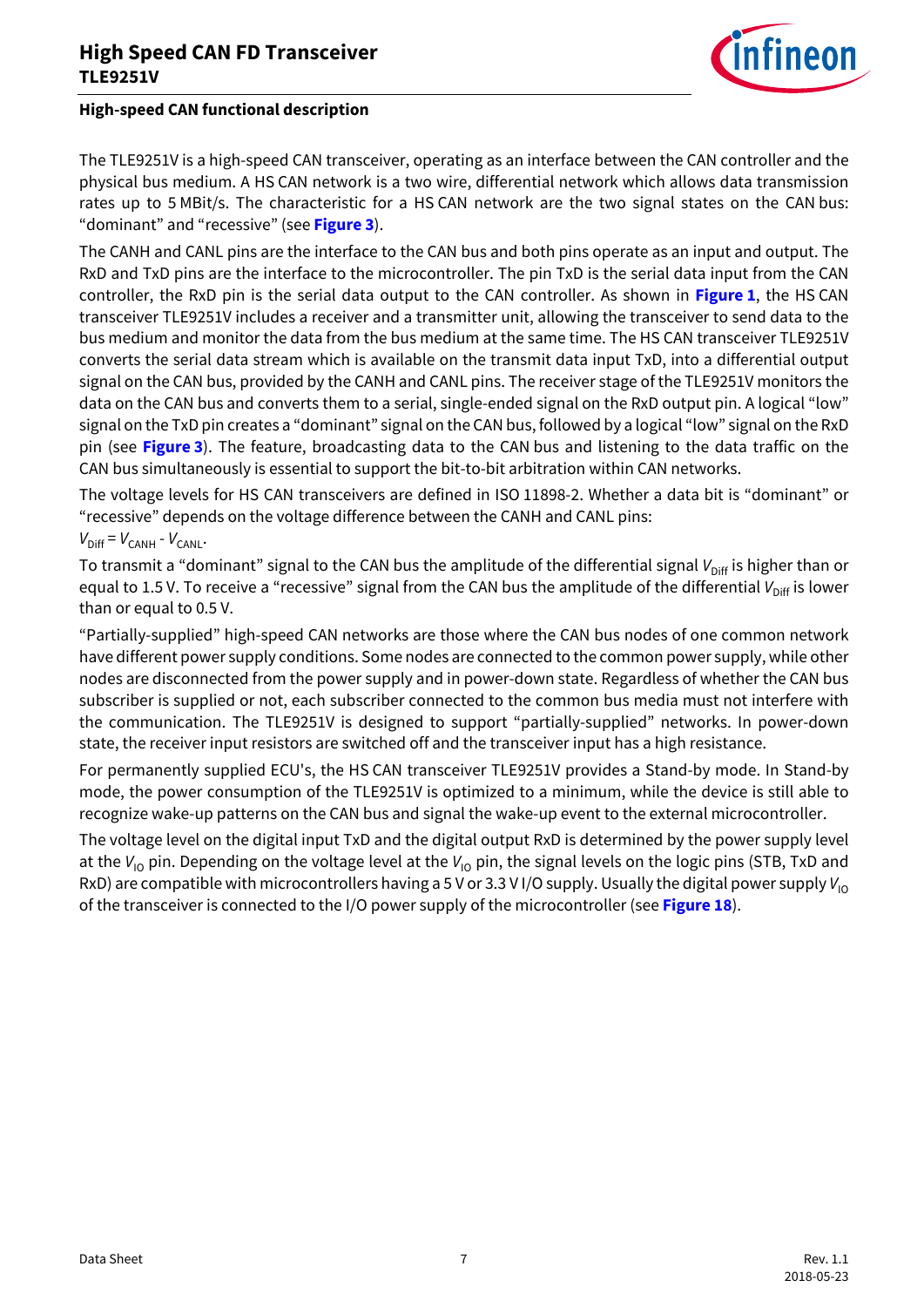

### **Modes of operation**

## <span id="page-7-0"></span>**5 Modes of operation**

The TLE9251V supports three different modes of operation (see **[Figure 4](#page-7-1)** and **[Table 2](#page-7-2)**):

- Normal-operating mode
- Stand-by mode
- Forced-receive-only mode

Mode changes are either triggered by the mode selection input pin STB or by an undervoltage event on the transmitter supply V<sub>CC</sub>. Wake-up events on the HS CAN bus are indicated on the RxD output pin in Stand-by mode, but no mode change is triggered by a wake-up event. An undervoltage event on the digital supply  $V_{10}$ powers down the TLE9251V.



#### <span id="page-7-1"></span>**Figure 4 Mode state diagram**

### <span id="page-7-2"></span>**Table 2 Modes of operation**

| Mode                | <b>STB</b>                                    | $V_{10}$     | $V_{\rm CC}$       | <b>Bus Bias</b> |       | Transmitter   Normal-mode<br><b>Receiver</b> | Low-power<br><b>Receiver</b> |
|---------------------|-----------------------------------------------|--------------|--------------------|-----------------|-------|----------------------------------------------|------------------------------|
| Normal-operating    | $\ $ "low" $\ $ "on" $\ $ "on" $\ V_{cc}/2\ $ |              |                    |                 | "on"  | "on"                                         | "off"                        |
| Forced-receive-only | "low"                                         |              | "on"   "off"   GND |                 | "off" | "on"                                         | "off"                        |
| Stand-by            | "high"   "on"   " $X$ "                       |              |                    | GND             | "off" | "off"                                        | "on"                         |
| Power-down state    | "Х"                                           | ∣"off" ∣ "X" |                    | floating        | "off" | "off"                                        | "off"                        |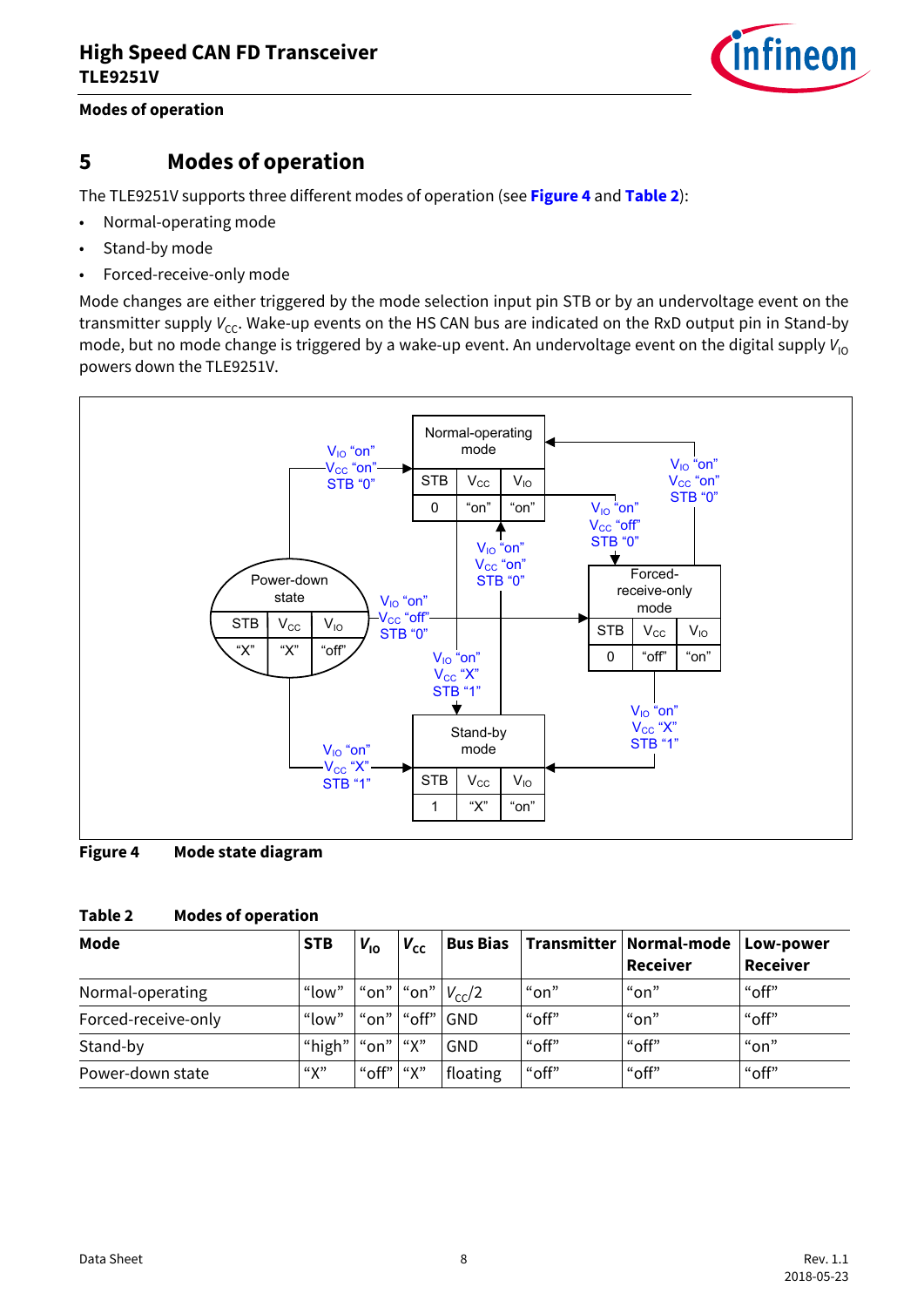

### **Modes of operation**

### <span id="page-8-0"></span>**5.1 Normal-operating mode**

In Normal-operating mode the transceiver TLE9251V sends and receives data from the HS CAN bus. All functions are active (see also **[Figure 4](#page-7-1)** and **[Table 2](#page-7-2)**):

- The transmitter is active and drives the serial data stream on the TxD input pin to the bus pins CANH and CANL.
- The normal-mode receiver is active and converts the signals from the bus to a serial data stream on the RxD output.
- The low-power receiver is turned off.
- The RxD output pin indicates the data received by the normal-mode receiver.
- The bus biasing is connected to  $V_{cc}/2$ .
- The STB input pin is active and changes the mode of operation.
- The TxD time-out function is enabled and disconnects the transmitter in case a time-out is detected.
- The overtemperature protection is enabled and disconnects the transmitter in case an overtemperature is detected.
- The undervoltage detection on  $V_{cc}$  is enabled and triggers a mode change to Forced-receive-only in case an undervoltage event is detected.
- The undervoltage detection on  $V_{10}$  is enabled and powers down the device in case of detection.

Normal-operating mode is entered from Stand-by mode and Forced-receive-only mode, when the STB input pin is set to logical "low".

Normal-operating mode can only be entered when all supplies are available:

- The transmitter supply  $V_{\text{CC}}$  is available  $(V_{\text{CC}} > V_{\text{CC(UV-R)}})$ .
- The digital supply  $V_{10}$  is available  $(V_{10} > V_{10(10 \text{ N.R})})$ .

## <span id="page-8-1"></span>**5.2 Forced-receive-only mode**

The Forced-receive-only mode is a fail-safe mode of the TLE9251V, which will be entered when the transmitter supply  $V_{cc}$  is not available and the STB pin is logical "low". The following functions are available (see also **[Figure 4](#page-7-1)** and **[Table 2](#page-7-2)**):

- The transmitter is disabled and the data available on the TxD input is blocked.
- The normal-mode receiver is enabled.
- The low-power receiver is turned off.
- The RxD output pin indicates the data received by the normal-mode receiver.
- The bus biasing is connected to GND.
- The STB input pin is active and changes the mode of operation to Stand-by mode, if logical "high".
- The TxD time-out function is disabled.
- The overtemperature protection is disabled.
- The undervoltage detection on  $V_{\text{cc}}$  is active.
- The undervoltage detection on  $V_{10}$  is enabled and powers down the device in case of detection.
- Forced-receive-only mode is entered from power-down state if the STB input pin is set to logical "low" and the digital supply  $V_{10}$  is available  $(V_{10} > V_{10(UV,R)})$ .
- Forced-receive-only mode is entered from Normal-operating mode by an undervoltage event on the transmitter supply  $V_{\text{cc}}$ .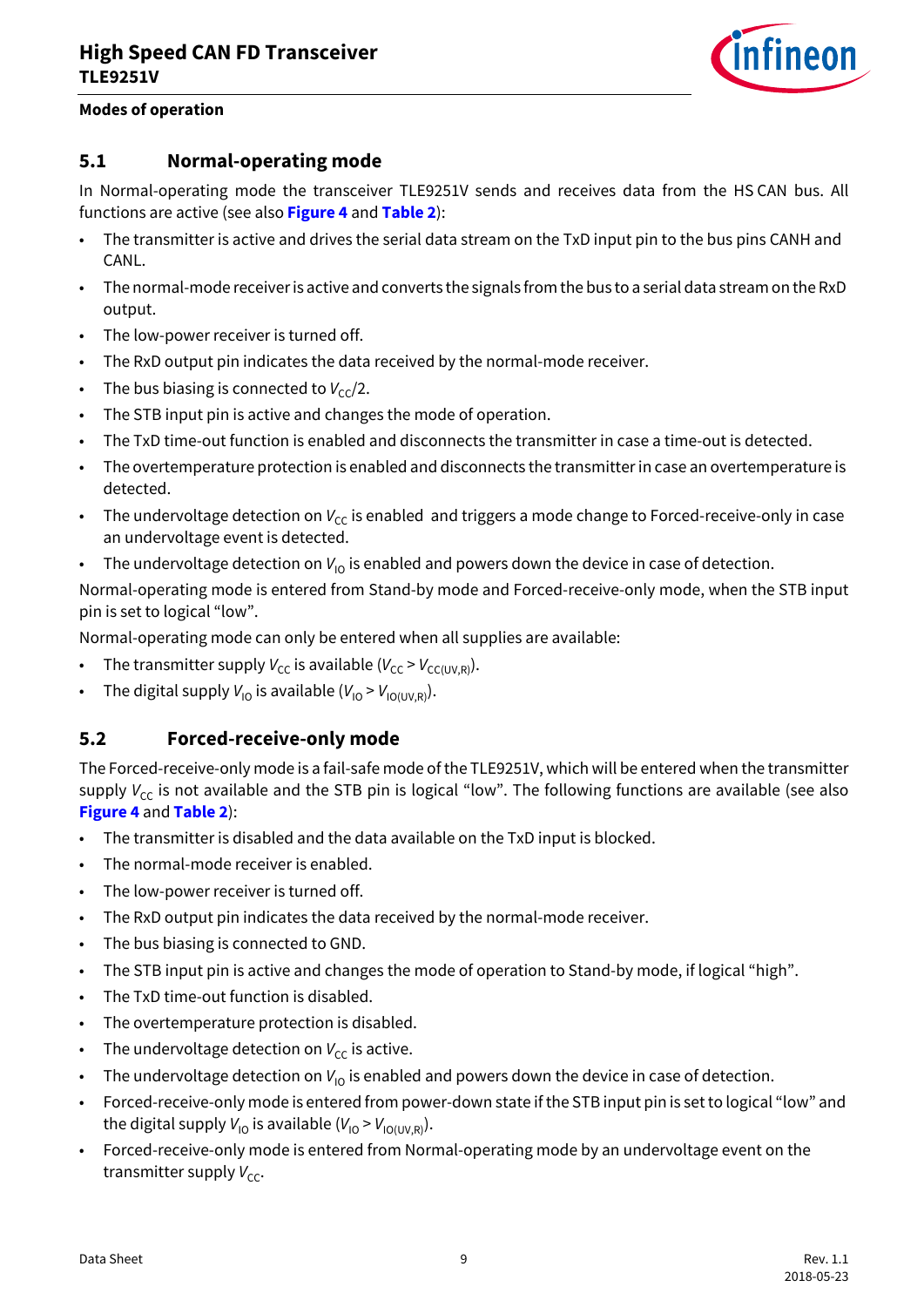

### **Modes of operation**

## <span id="page-9-0"></span>**5.3 Stand-by mode**

The Stand-by mode is the power save mode of the TLE9251V. In Stand-by mode most of the functions are turned off and the TLE9251V is monitoring the bus for a valid wake-up pattern (WUP). The following functions are available (see also **[Figure 4](#page-7-1)** and **[Table 2](#page-7-2)**):

- The transmitter is disabled and the data available on the TxD input is blocked.
- The normal-mode receiver is disabled.
- The low-power receiver is turned on and monitors the bus for a valid wake-up pattern (WUP).
- The RxD output pin follows the Bus signal after WUP detection.
- The bus biasing is connected to GND.
- The STB input pin is active and changes the mode of operation.
- The TxD time-out function is disabled.
- The overtemperature protection is disabled.
- The undervoltage detection on  $V_{cc}$  is disabled. In Stand-by mode the device can operate without the transmitter supply  $V_{cc}$ .
- The undervoltage detection on  $V_{10}$  is enabled and powers down the device in case of detection.

The Stand-by mode can be entered from Normal-operating mode and Forced-receive-only mode by setting the STB pin to logical "high".

To enter Stand-by mode the digital supply  $V_{10}$  needs to be available ( $V_{10} > V_{CCl(UVR)}$ ).

## <span id="page-9-1"></span>**5.4 Power-down state**

Independent of the transmitter supply V<sub>CC</sub> and of the status at STB input pin the TLE9251V is powered down if the supply voltage  $V_{10} < V_{10(UV,F)}$  (see **[Figure 4](#page-7-1)**).

In the power-down state the differential input resistors of the receiver are switched off. The CANH and CANL bus interface of the TLE9251V is floating and acts as a high-impedance input with a very small leakage current. The high-ohmic input does not influence the "recessive" level of the CAN network and allows an optimized EME performance of the entire HS CAN network. In power-down state the transceiver is an invisible node to the bus.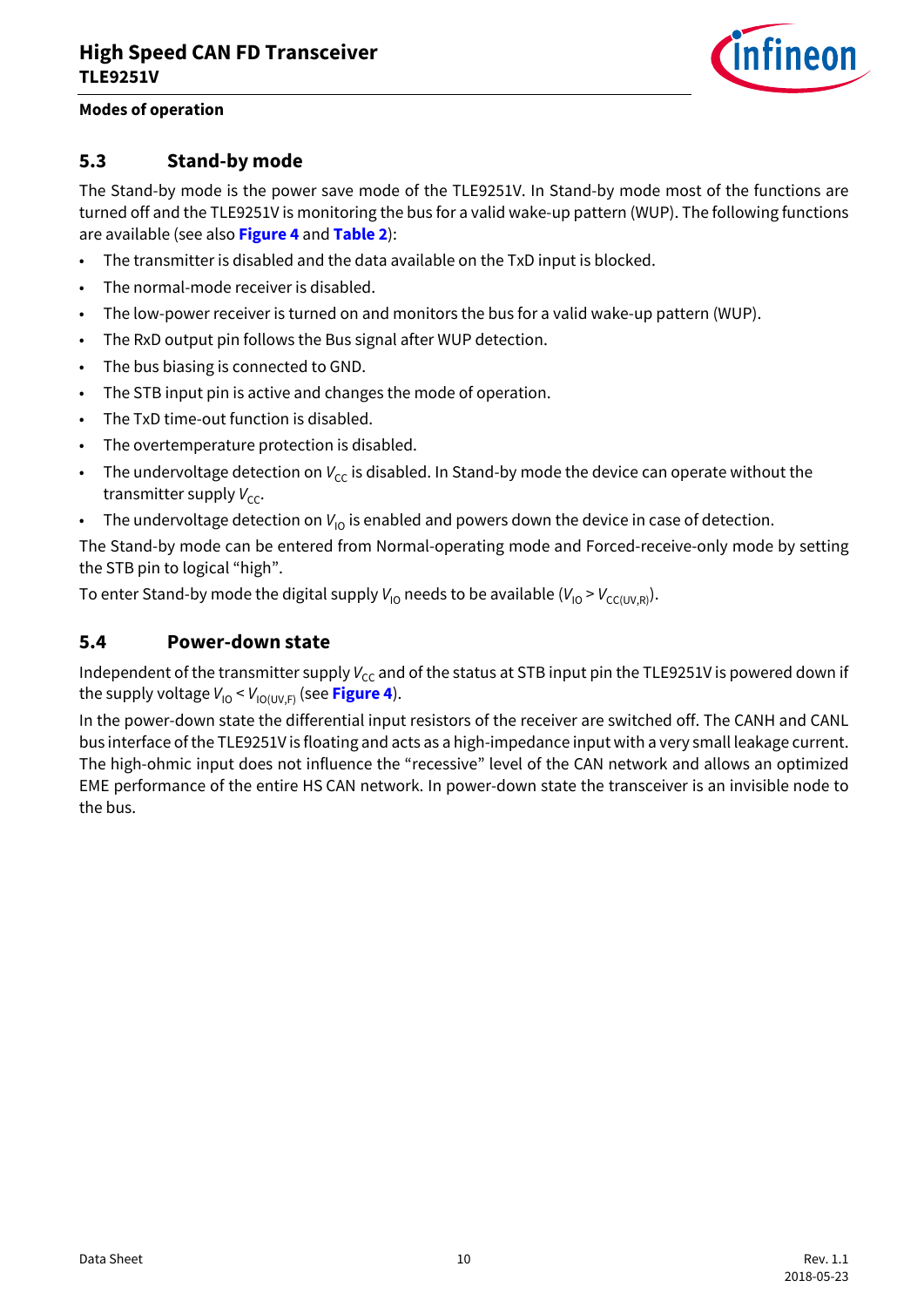

## <span id="page-10-0"></span>**6 Changing the mode of operation**

## <span id="page-10-1"></span>**6.1 Power-up and power-down**

The HS CAN transceiver TLE9251V powers up by applying the digital supply  $V_{10}$  to the device  $(V_{10} > V_{10(1,R)})$ . After powering up, the device enters one out of three operating modes (see **[Figure 5](#page-10-2)** and **[Figure 6](#page-10-3)**). Depending on the condition of the transmitter supply voltage V<sub>cc</sub> and the mode selection pin STB the device can enter every mode of operation after the power-up:

- $V_{cc}$  is available and STB input is set to "low" Normal-operating mode
- *V<sub>CC</sub>* is disabled and the STB input is set to "low" Forced-receive-only mode
- STB input is set to "high" Stand-by mode

The device TLE9251V powers down when the V<sub>IO</sub> supply falls below the undervoltage detection threshold  $(V_{10}$  <  $V_{10(U,F)}$ ), regardless if the transmitter supply  $V_{CC}$  is available or not. The power-down detection is active in every mode of operation.



<span id="page-10-2"></span>**Figure 5 Power-up and power-down** 



<span id="page-10-4"></span><span id="page-10-3"></span>**Figure 6 Power-up and power-down timings**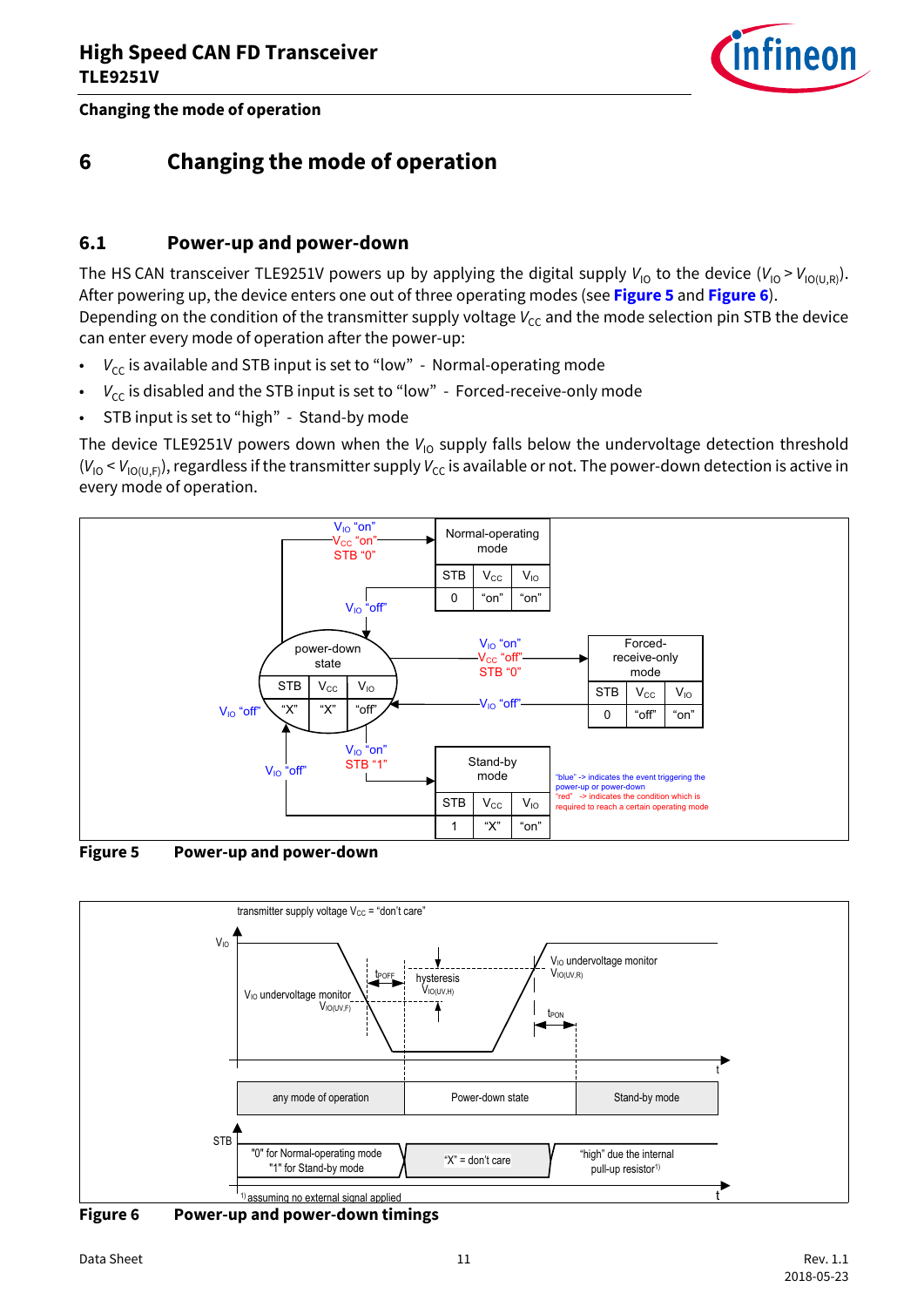

## <span id="page-11-0"></span>**6.2 Mode change by the STB pin**

When the TLE9251V is supplied with the digital voltage  $V_{10}$  the internal logic works and mode change by the mode selection pin STB is possible.

By default the STB input pin is logical "high" due to the internal pull-up current source to V<sub>IO</sub>. Changing the STB input pin to logical "low" in Stand-by mode triggers a mode change to Normal-operating mode (see **[Figure 7](#page-11-1)**). To enter Normal-operating mode the transmitter supply  $V_{cc}$  needs to be available.

Stand-by mode can be entered from Normal-operating mode and Forced-receive-only mode by setting the STB pin to logical "high". While changing the mode of operation from Normal-operating mode or Forcedreceive-only mode to Stand-by mode, the transceiver TLE9251V turns off the transmitter and switches from the normal-mode receiver to the low-power receiver. Entering Forced-receive-only mode from Stand-by mode is not possible by the STB pin. The device remains in Stand-by mode independently of the V<sub>CC</sub> supply voltage.



<span id="page-11-1"></span>**Figure 7 Mode selection by the STB pin**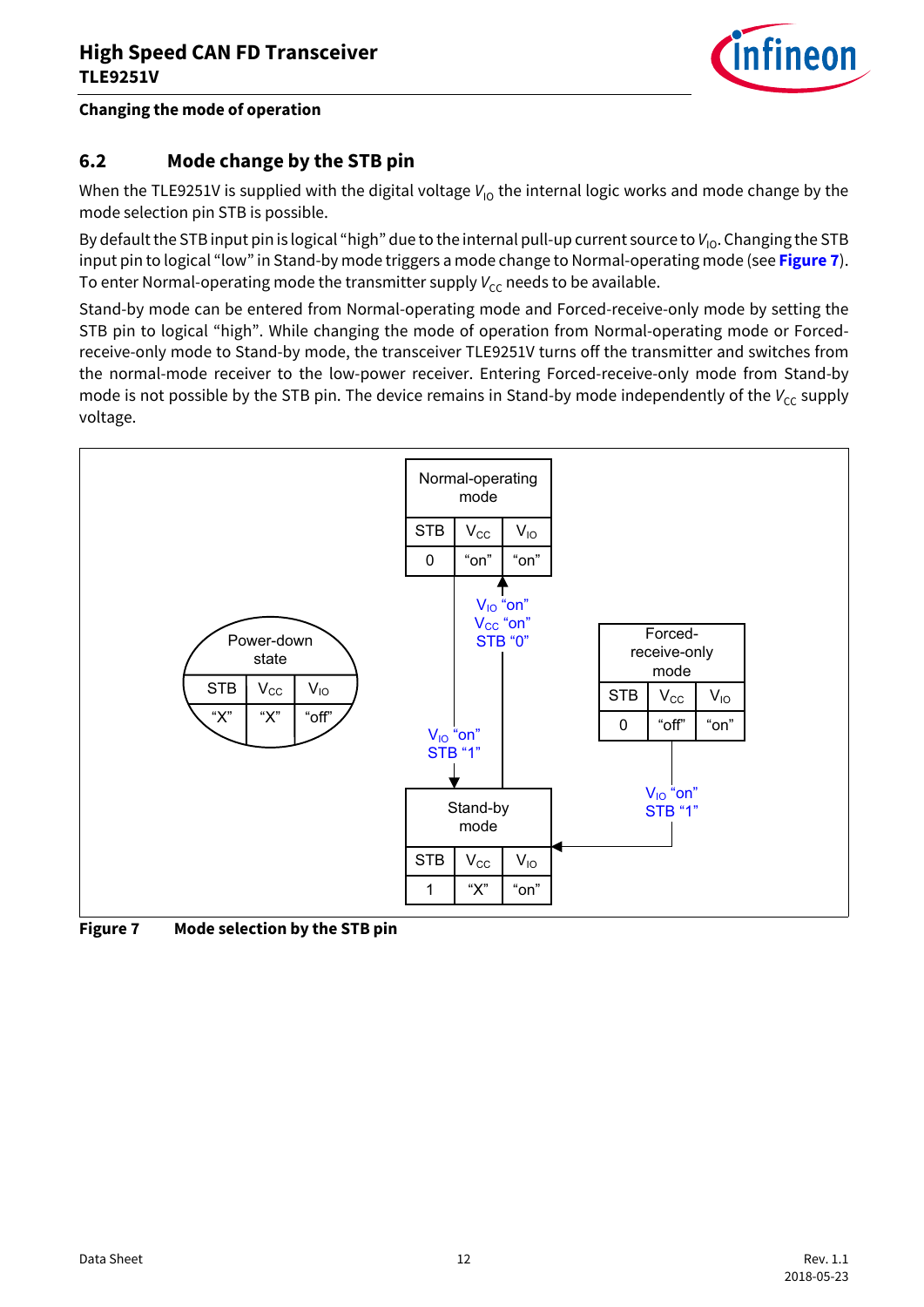

## <span id="page-12-0"></span>**6.3** Mode changes by  $V_{cc}$  undervoltage

When the transmitter supply  $V_{CC}$  ( $V_{CC}$  <  $V_{CC(U/F)}$ ) is in undervoltage condition, the TLE9251V might not be able to provide the correct bus levels on the CANH and CANL output pins. To avoid any interference with the network the TLE9251V blocks the transmitter and changes the mode of operation when an undervoltage event is detected (see **[Figure 8](#page-12-1)** and **[Figure 9](#page-12-2)**).

In Normal-operating mode an undervoltage event on transmitter supply  $V_{CC}$  ( $V_{CC}$  <  $V_{CC(U/F)}$ ) triggers a mode change to Forced-receive-only mode.

In Forced-receive-only mode the undervoltage detection  $V_{CC}$  ( $V_{CC}$  <  $V_{CC(U/F)}$ ) is enabled. In Stand-by mode the undervoltage detection is disabled. In these modes the TLE9251V can operate without the transmitter supply  $V_{CC}$ .



<span id="page-12-1"></span>**Figure 8** Mode changes by undervoltage events on  $V_{cc}$ 



<span id="page-12-3"></span><span id="page-12-2"></span>**Figure 9** Undervoltage on the transmitter supply  $V_{cc}$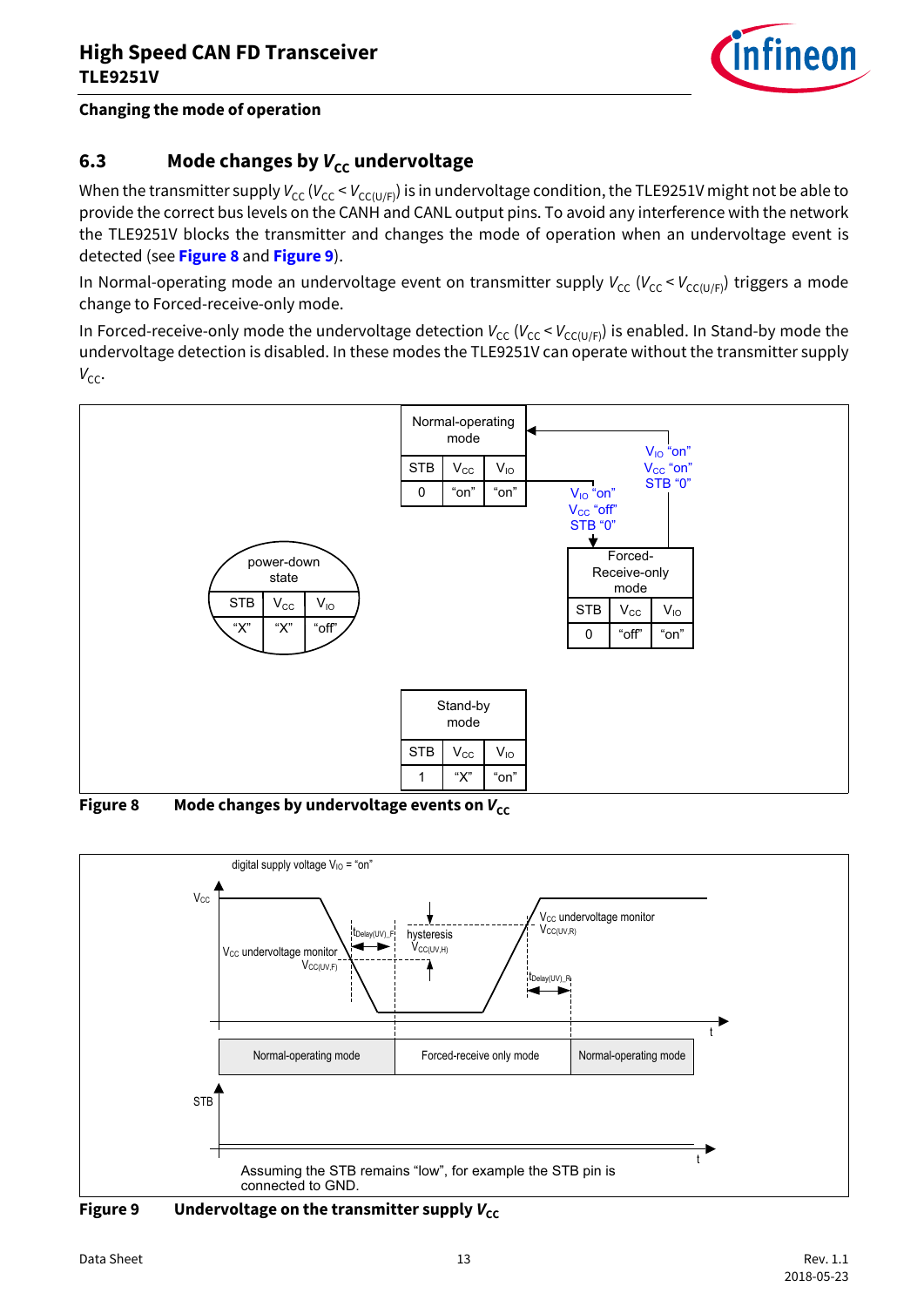

## <span id="page-13-0"></span>**6.4 Remote wake-up**

The TLE9251V has a remote wake-up feature also called bus wake-up feature according to the ISO 11898-2 (2016). In Stand-by mode the low-power receiver monitors the activity on the CAN bus and in case it detects a wake-up pattern it indicates the wake-up signal on the RxD output pin.

The low-power receiver is supplied by the digital supply  $V_{10}$  and therefore in Stand-by mode the transmitter supply  $V_{\text{cc}}$  can be turned off.

In Stand-by mode a wake-up event on the HS CAN is flagged on the RxD output pin (see **[Figure 11](#page-14-0)**). The transceiver remains in the currently selected mode of operation. No mode change is applied due to the wakeup event (see **[Figure 10](#page-13-1)**).



<span id="page-13-1"></span>

A bus wake-up is triggered by a dedicated valid wake-up pattern. The defined wake-up pattern avoids any false wake-up by spikes which might be on the HS CAN bus or by a permanent bus shortage.

The internal wake-up flag will be reset when:

- A mode change to Normal-operating mode is applied during the wake-up pattern.
- A power-down event occurs on the digital supply  $V_{10}$ .

Within the maximum wake-up time  $t_{\text{WAKF}}$ , the wake-up pattern contents a "dominant" signal with the pulse width *t*<sub>Filter</sub>, followed by a "recessive" signal with the pulse width *t*<sub>Filter</sub> and another "dominant" signal with the pulse width *t<sub>Filter</sub>* (see [Figure 11](#page-14-0)). The RxD output remains logical "high" as long no wake-up event has been detected.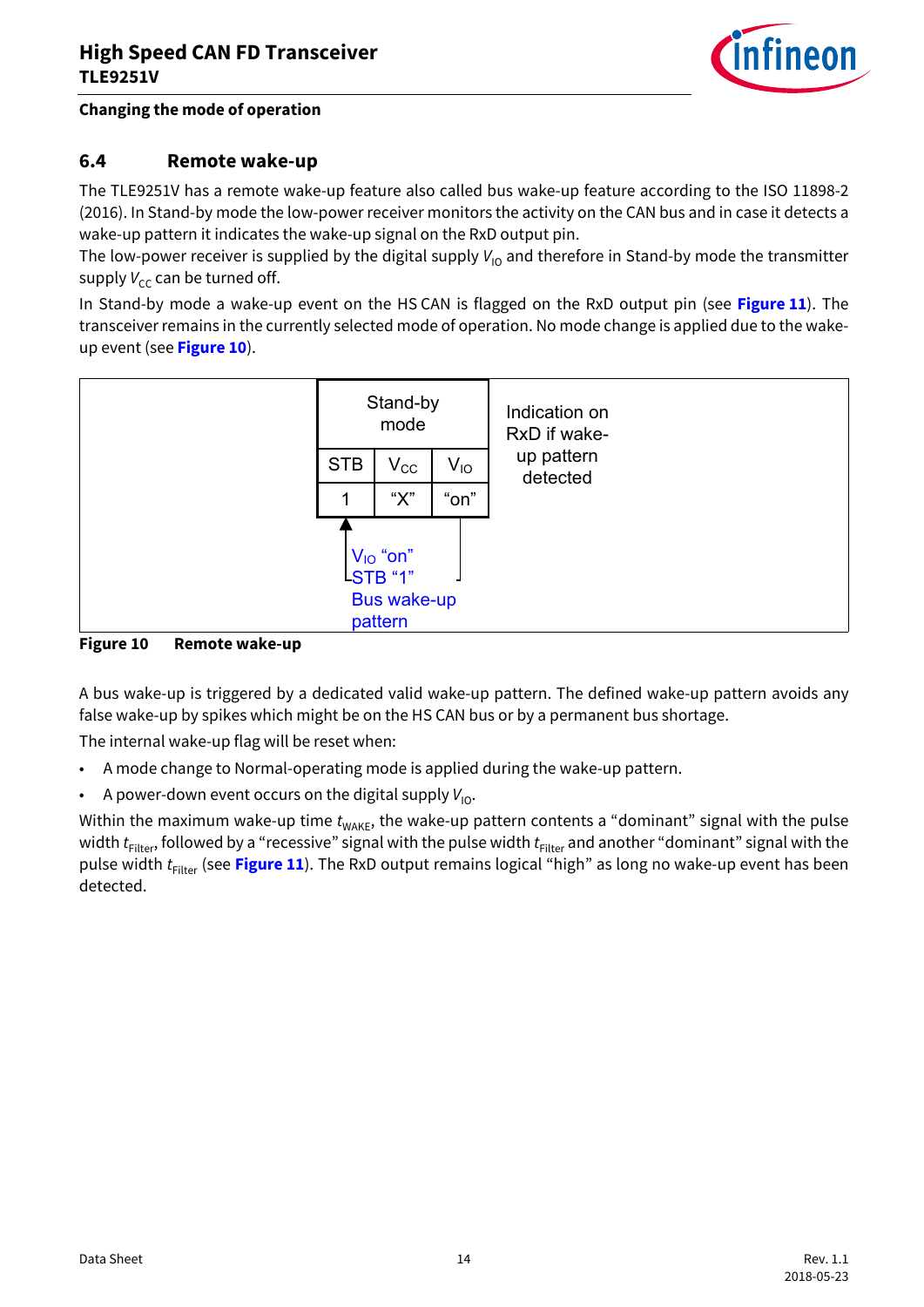



## <span id="page-14-2"></span><span id="page-14-0"></span>**Figure 11 Remote wake-up signal**

After a wake-up event has been detected the RxD output follows the CANH/CANL input pins. "Dominant" and "recessive" signals are indicated on the RxD output as logical "high" and "low" with the delay of  $t_{WU}$  as long their pulse width exceeds the filter time  $t_{\text{Filter}}$  (see also [Figure 12](#page-14-1)).



<span id="page-14-1"></span>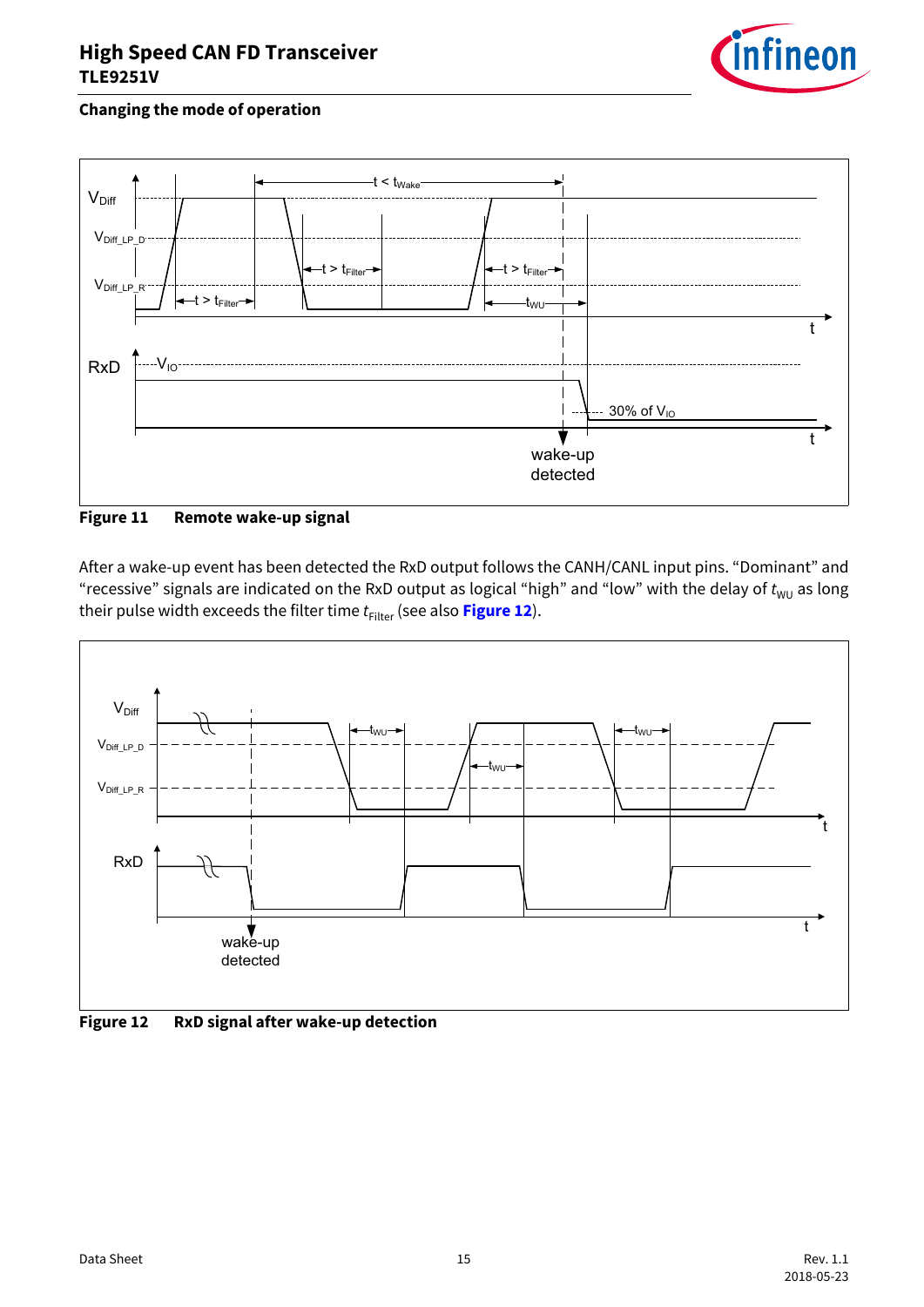

**Fail safe functions**

## <span id="page-15-0"></span>**7 Fail safe functions**

## <span id="page-15-1"></span>**7.1 Short circuit protection**

The CANH and CANL bus pins are proven to cope with a short circuit fault against GND and against the supply voltages. A current limiting circuit protects the transceiver against damages. If the device is heating up due to a continuous short on the CANH or CANL, the internal overtemperature protection switches off the bus transmitter.

## <span id="page-15-2"></span>**7.2 Unconnected logic pins**

All logic input pins have an internal pull-up current source to  $V_{10}$ . In case the  $V_{10}$  and  $V_{CC}$  supply is activated and the logical pins are open, the TLE9251V enters into the Stand-by mode by default.

## <span id="page-15-3"></span>**7.3 TxD time-out function**

The TxD time-out feature protects the CAN bus against permanent blocking in case the logical signal on the TxD pin is continuously "low". A continuous "low" signal on the TxD pin might have its root cause in a lockedup microcontroller or in a short circuit on the printed circuit board, for example.

In Normal-operating mode, a logical "low" signal on the TxD pin for the time  $t > t_{\text{run}}$  enables the TxD time-out feature and the TLE9251V disables the transmitter (see **[Figure 13](#page-15-4)**). The receiver is still active and the data on the bus continues to be monitored by the RxD output pin.



<span id="page-15-4"></span>**Figure 13 TxD time-out function**

**[Figure 13](#page-15-4)** illustrates how the transmitter is deactivated and activated again. A permanent "low" signal on the TxD input pin activates the TxD time-out function and deactivates the transmitter. To release the transmitter after a TxD time-out event, the TLE9251V requires a signal change on the TxD input pin from logical "low" to logical "high".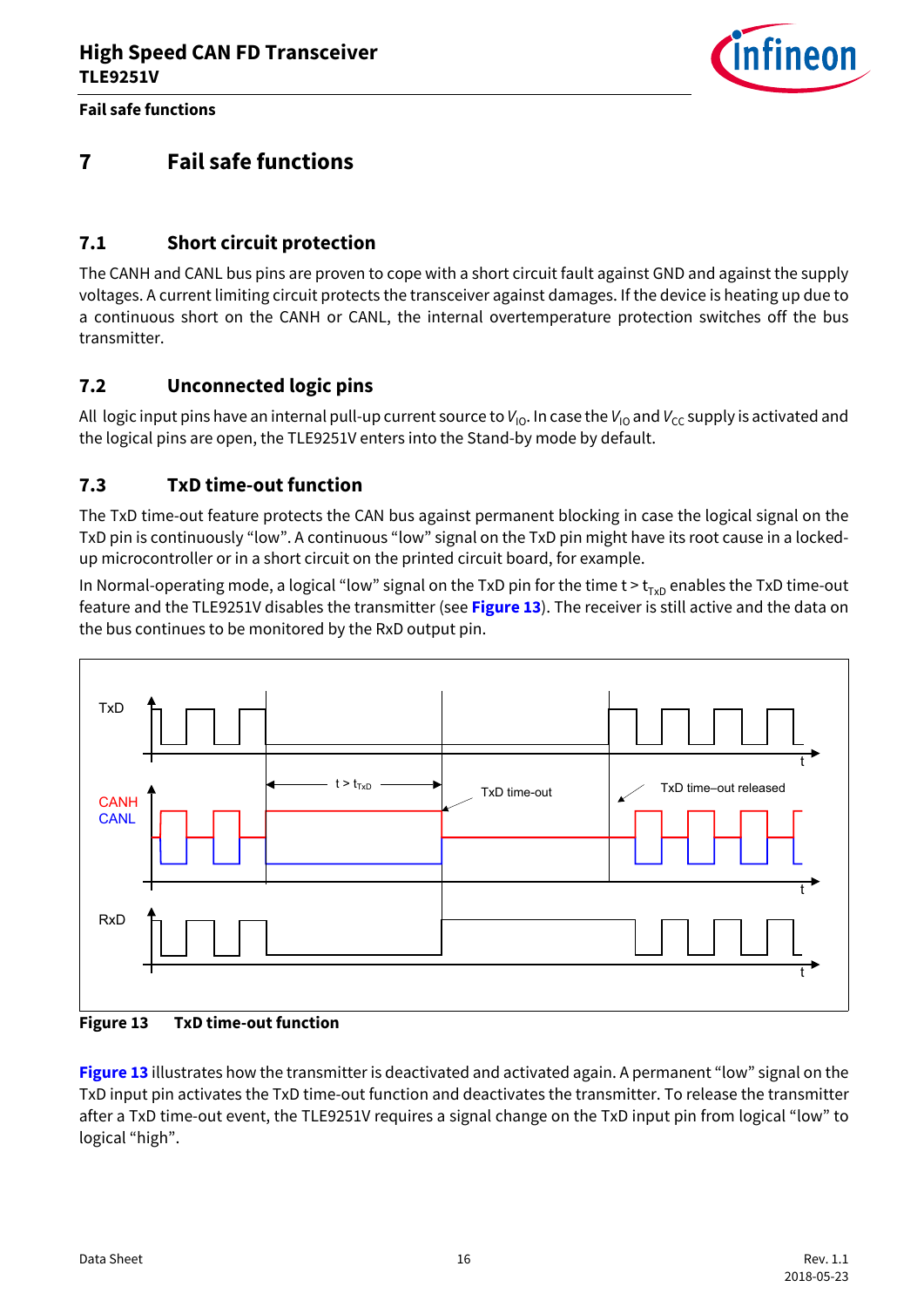

### **Fail safe functions**

### <span id="page-16-0"></span>**7.4 Overtemperature protection**

The TLE9251V has an integrated overtemperature detection to protect the TLE9251V against thermal overstress of the transmitter. The overtemperature protection is only active in Normal-operating mode. In case of an overtemperature condition, the temperature sensor will disable the transmitter while the transceiver remains in Normal-operating mode. After the device has cooled down the transmitter is activated again (see **[Figure 14](#page-16-2)**). A hysteresis is implemented within the temperature sensor.



<span id="page-16-2"></span>**Figure 14 Overtemperature protection**

## <span id="page-16-1"></span>**7.5 Delay time for mode change**

The HS CAN transceiver TLE9251V changes the mode of operation within the time window  $t_{\text{Mode}}$ . During the mode change from Stand-by mode to non-low power mode the RxD output pin is permanently set to logical "high" and does not reflect the status on the CANH and CANL input pins.

After the mode change is completed, the transceiver TLE9251V releases the RxD output pin.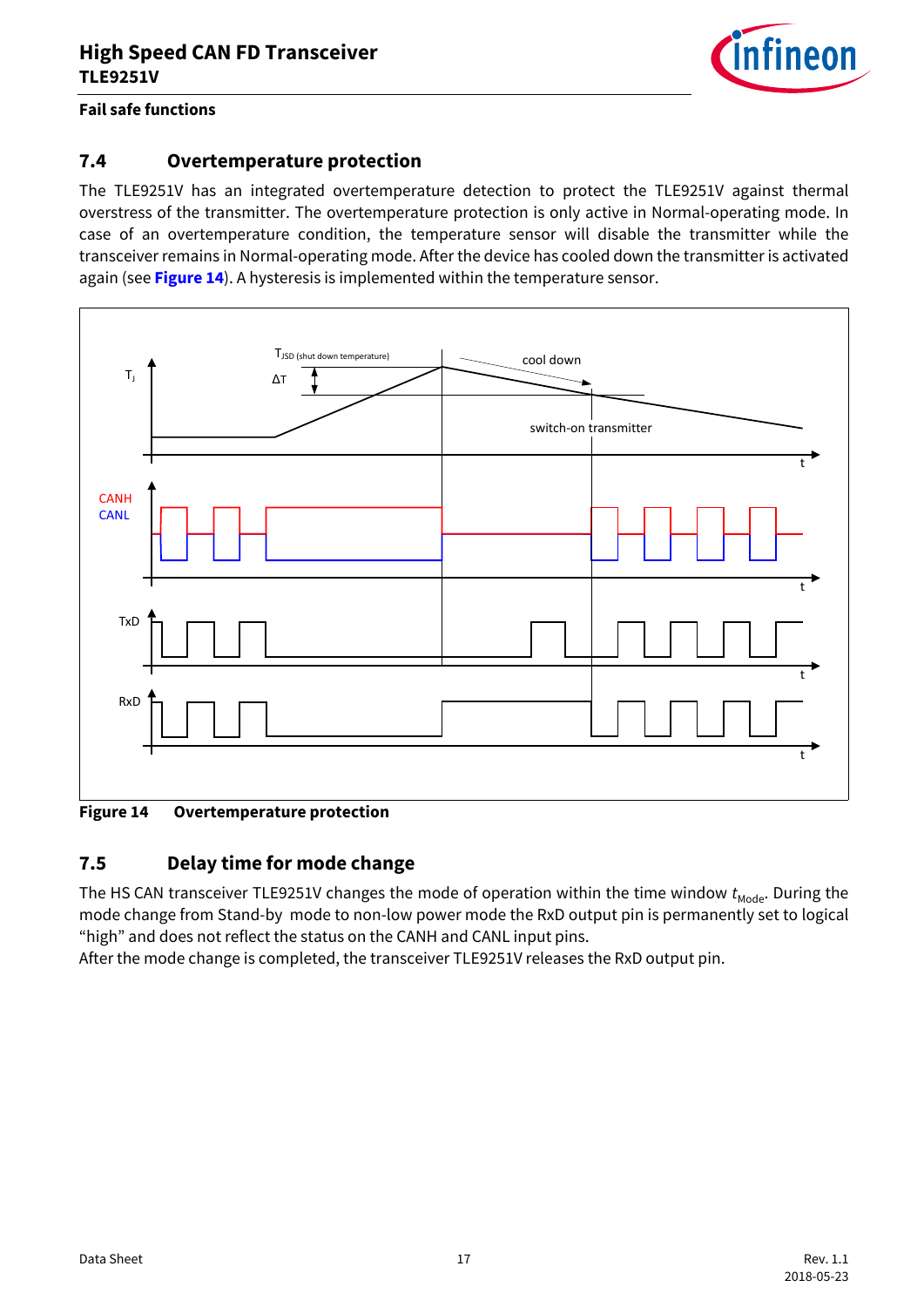

**General product characteristics**

## <span id="page-17-0"></span>**8 General product characteristics**

## <span id="page-17-1"></span>**8.1 Absolute maximum ratings**

### **Table 3 Absolute maximum ratings voltages, currents and temperatures1)**

All voltages with respect to ground; positive current flowing into pin;

(unless otherwise specified)

<span id="page-17-7"></span><span id="page-17-6"></span><span id="page-17-5"></span><span id="page-17-4"></span><span id="page-17-3"></span><span id="page-17-2"></span>

| <b>Parameter</b>                                     | <b>Symbol</b>                          |        | <b>Values</b>            |                | <b>Unit</b>  | Note or<br><b>Test Condition</b>                  | <b>Number</b> |
|------------------------------------------------------|----------------------------------------|--------|--------------------------|----------------|--------------|---------------------------------------------------|---------------|
|                                                      |                                        | Min.   | Typ.                     | Max.           |              |                                                   |               |
| <b>Voltages</b>                                      |                                        |        |                          |                |              |                                                   |               |
| Transmitter supply voltage                           | $V_{\text{CC}}$                        | $-0.3$ | $\overline{\phantom{0}}$ | 6.0            | V            | $\qquad \qquad -$                                 | $P_8.1.1$     |
| Digital supply voltage                               | $V_{\text{IO}}$                        | $-0.3$ | $\overline{\phantom{0}}$ | 6.0            | $\mathsf{V}$ | $\qquad \qquad -$                                 | $P_8.1.2$     |
| CANH and CANL DC voltage<br>versus GND               | $V_{\rm CAMH}$                         | $-40$  | $\overline{\phantom{0}}$ | 40             | $\vee$       |                                                   | $P_8.1.3$     |
| Differential voltage between<br><b>CANH and CANL</b> | $V_{\mathsf{CAN\_Diff}}$               | $-40$  | $\overline{\phantom{0}}$ | 40             | $\vee$       |                                                   | $P_8.1.4$     |
| Voltages at the digital I/O pins:<br>STB, RxD, TxD   | $V_{MAX\_IO1}$                         | $-0.3$ | $\overline{\phantom{0}}$ | 6.0            | $\vee$       |                                                   | $P_8.1.5$     |
| Voltages at the digital I/O pins:<br>STB, RxD, TxD   | $V_{MAX_1O2}$                          | $-0.3$ | $\overline{\phantom{0}}$ | $V_{10}$ + 0.3 | $\mathsf{V}$ |                                                   | $P_8.1.6$     |
| <b>Currents</b>                                      |                                        |        |                          |                |              |                                                   |               |
| RxD output current                                   | $I_{\mathsf{R} \mathsf{x} \mathsf{D}}$ | $-5$   | $\overline{a}$           | 5              | mA           | $\overline{a}$                                    | $P_8.1.7$     |
| <b>Temperatures</b>                                  |                                        |        |                          |                |              |                                                   |               |
| Junction temperature                                 | $T_i$                                  | $-40$  | $\overline{\phantom{0}}$ | 150            | $^{\circ}$ C | $\qquad \qquad -$                                 | $P_8.1.8$     |
| Storage temperature                                  | $T_S$                                  | -55    | $\overline{\phantom{0}}$ | 150            | $^{\circ}C$  | $\overline{\phantom{0}}$                          | $P_8.1.9$     |
| <b>ESD Resistivity</b>                               |                                        |        |                          |                |              |                                                   |               |
| ESD immunity at CANH, CANL<br>versus GND             | $V_{\mathsf{ESD\_HBM\_CAN}}$           | -8     | $\overline{\phantom{0}}$ | 8              | kV           | <b>HBM</b><br>$(100$ pF via 1.5 kΩ) <sup>2)</sup> | $P_8.1.11$    |
| ESD immunity at all other pins                       | $V_{ESD_HBM\_ALL}$                     | $-2$   | $\overline{\phantom{0}}$ | $\overline{2}$ | kV           | <b>HBM</b><br>$(100$ pF via 1.5 kΩ) <sup>2)</sup> | $P_8.1.12$    |
| ESD immunity all pins                                | $V_{ESD\_CDM}$                         | $-750$ | $\overline{\phantom{0}}$ | 750            | $\mathsf{V}$ | CDM <sup>3</sup>                                  | $P_8.1.13$    |

<span id="page-17-14"></span><span id="page-17-13"></span><span id="page-17-12"></span><span id="page-17-11"></span><span id="page-17-10"></span><span id="page-17-9"></span><span id="page-17-8"></span>1) Not subject to production test, specified by design

2) ESD susceptibility, Human Body Model "HBM" according to ANSI/ESDA/JEDEC JS-001

3) ESD susceptibility, Charge Device Model "CDM" according to EIA/JESD22-C101 or ESDA STM5.3.1

*Note: Stresses above the ones listed here may cause permanent damage to the device. Exposure to absolute maximum rating conditions for extended periods may affect device reliability. Integrated protection functions are designed to prevent IC destruction under fault conditions described in the data sheet. Fault conditions are considered as "outside" normal-operating range. Protection functions are not designed for continuos repetitive operation.*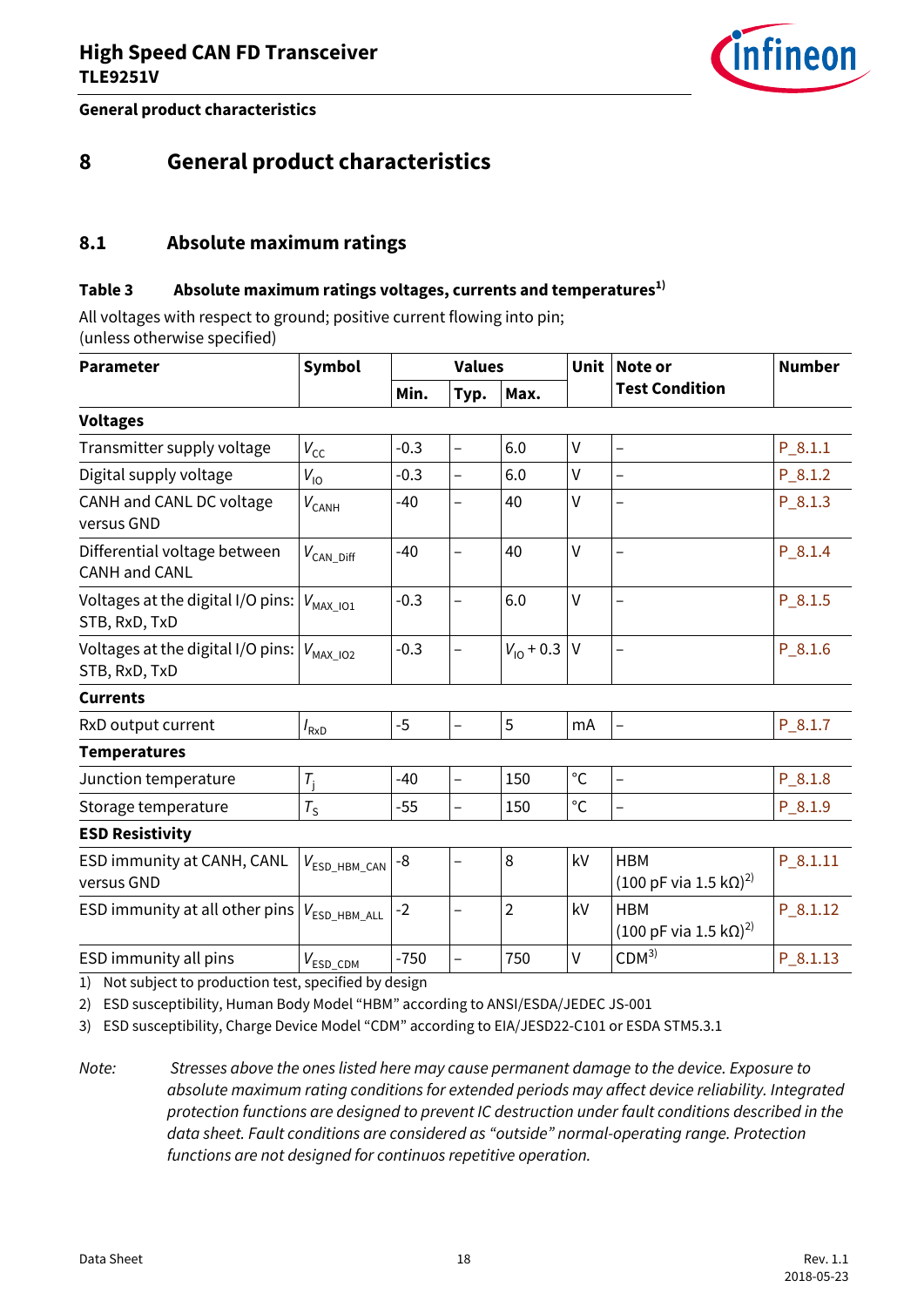

### **General product characteristics**

### <span id="page-18-0"></span>**8.2 Functional range**

#### **Table 4 Functional range**

<span id="page-18-2"></span>

| <b>Parameter</b>                                       | <b>Symbol</b>   |       | <b>Values</b>            |      | Unit         | Note or<br><b>Test Condition</b> | <b>Number</b> |
|--------------------------------------------------------|-----------------|-------|--------------------------|------|--------------|----------------------------------|---------------|
|                                                        |                 | Min.  | Typ.                     | Max. |              |                                  |               |
| <b>Supply Voltages</b>                                 |                 |       |                          |      |              |                                  |               |
| Transmitter supply voltage                             | $V_{\text{CC}}$ | 4.5   |                          | 5.5  |              |                                  | $P_8.2.1$     |
| Digital supply voltage                                 | $V_{10}$        | 3.0   | $\overline{\phantom{m}}$ | 5.5  |              | $\overline{\phantom{0}}$         | $P$ 8.2.2     |
| <b>Thermal Parameters</b>                              |                 |       |                          |      |              |                                  |               |
| Junction temperature                                   |                 | $-40$ | $\overline{\phantom{m}}$ | 150  | $^{\circ}$ C | 1)                               | $P_8.2.3$     |
| 1) Not subject to production toot, enocified by decign |                 |       |                          |      |              |                                  |               |

<span id="page-18-4"></span><span id="page-18-3"></span>1) Not subject to production test, specified by design.

*Note: Within the functional range the IC operates as described in the circuit description. The electrical characteristics are specified within the conditions given in the related electrical characteristics table.* 

### <span id="page-18-1"></span>**8.3 Thermal resistance**

*Note: This thermal data was generated in accordance with JEDEC JESD51 standards. For more information, please visit [www.jedec.org](http://www.jedec.org).* 

### **Table 5 Thermal resistance1)**

<span id="page-18-6"></span><span id="page-18-5"></span>

| <b>Parameter</b>                               | <b>Symbol</b>              |      | <b>Values</b> |                          | <b>Unit</b> | Note or                            | <b>Number</b> |
|------------------------------------------------|----------------------------|------|---------------|--------------------------|-------------|------------------------------------|---------------|
|                                                |                            | Min. | Typ.          | Max.                     |             | <b>Test Condition</b>              |               |
| <b>Thermal Resistances</b>                     |                            |      |               |                          |             |                                    |               |
| Junction to Ambient<br>PG-TSON-8               | $R_{\text{thJA\_TSONS}}$ – |      | 65            | -                        | K/W         | 2)                                 | $P_8.3.1$     |
| Junction to Ambient<br>PG-DSO-8                | $R_{\mathsf{thJA\_DSOS}}$  |      | 120           | $\overline{\phantom{0}}$ | K/W         | 2)                                 | $P_8.3.2$     |
| <b>Thermal Shutdown (junction temperature)</b> |                            |      |               |                          |             |                                    |               |
| Thermal shutdown temperature,<br>rising        | <b>JSD</b>                 | 170  | 180           | 190                      | $^{\circ}C$ | temperature<br>falling: Min. 150°C | $P_8.3.3$     |

1) Not subject to production test, specified by design

2) Specified R<sub>thJA</sub> value is according to Jedec JESD51-2,-7 at natural convection on FR4 2s2p board. The product (TLE9251V) was simulated on a 76.2 x 114.3 x 1.5 mm board with 2 inner copper layers (2 x 70µm Cu, 2 x 35µm Cu)

<span id="page-18-9"></span><span id="page-18-8"></span><span id="page-18-7"></span>Thermal shutdown hysteresis  $|\Delta T|$  5 10 20 K  $|$  6  $|$  [P\\_8.3.4](#page-18-9)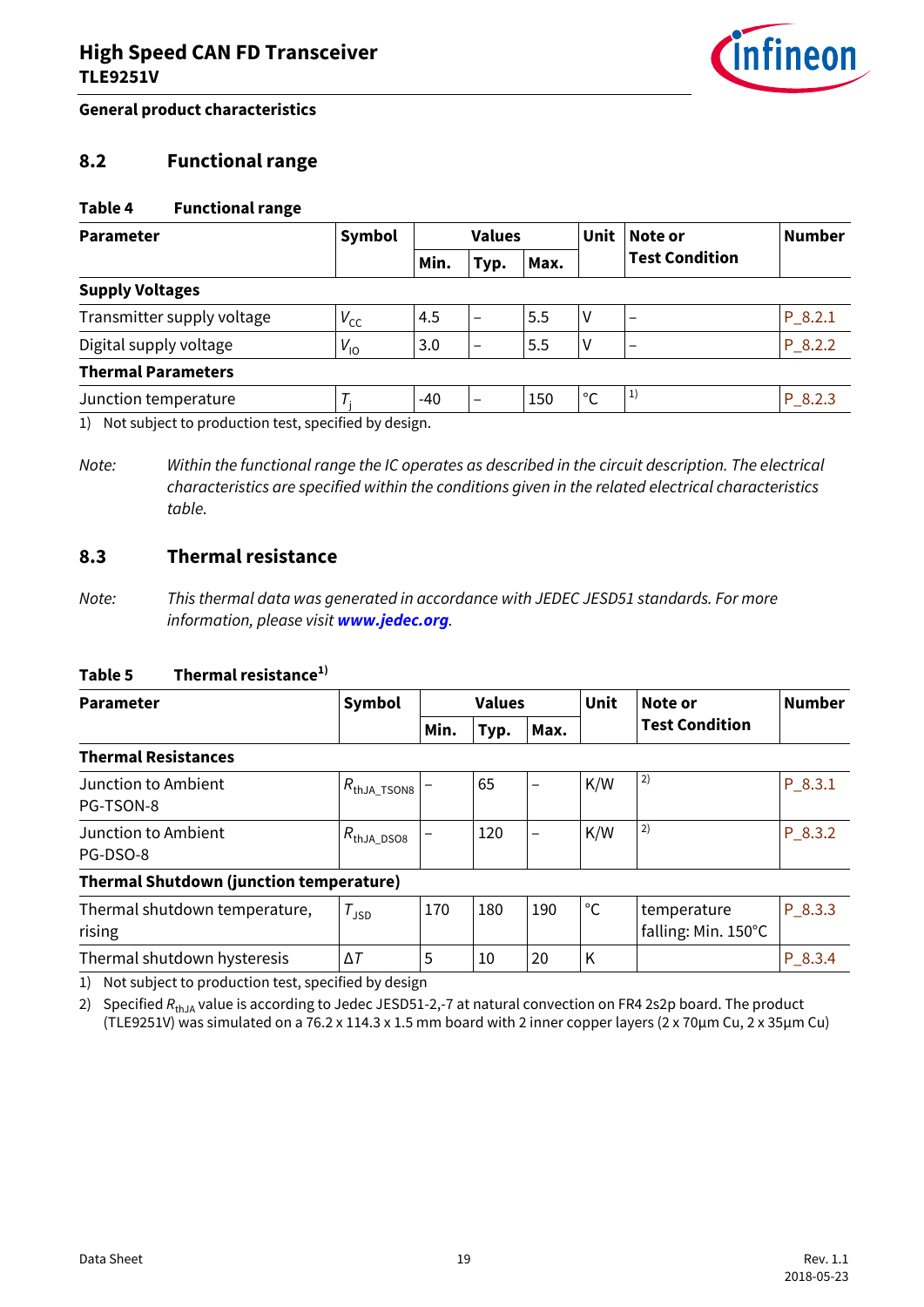<span id="page-19-18"></span><span id="page-19-17"></span><span id="page-19-16"></span>

**Electrical characteristics**

## <span id="page-19-0"></span>**9 Electrical characteristics**

## <span id="page-19-1"></span>**9.1 Functional device characteristics**

### **Table 6 Electrical characteristics**

4.5 V < V<sub>CC</sub> < 5.5 V; 3.0 V < V<sub>IO</sub> < 5.5 V; R<sub>L</sub> = 60 Ω; -40 °C < T<sub>j</sub> < 150 °C; all voltages with respect to ground; positive current flowing into pin; unless otherwise specified.

<span id="page-19-15"></span><span id="page-19-14"></span><span id="page-19-13"></span><span id="page-19-12"></span><span id="page-19-11"></span><span id="page-19-10"></span><span id="page-19-9"></span><span id="page-19-8"></span><span id="page-19-7"></span><span id="page-19-6"></span><span id="page-19-5"></span><span id="page-19-4"></span><span id="page-19-3"></span><span id="page-19-2"></span>

| <b>Parameter</b>                                                              | <b>Symbol</b>                             |                   | <b>Values</b>            |              | Unit         | Note or<br><b>Test Condition</b>                                                                     | <b>Number</b> |
|-------------------------------------------------------------------------------|-------------------------------------------|-------------------|--------------------------|--------------|--------------|------------------------------------------------------------------------------------------------------|---------------|
|                                                                               |                                           | Min.              | Typ.                     | Max.         |              |                                                                                                      |               |
| <b>Current Consumption</b>                                                    |                                           |                   |                          |              |              |                                                                                                      |               |
| Current consumption at $V_{cc}$<br>Normal-operating,<br>"recessive" state     | $I_{\text{CC\_R}}$                        |                   | $\overline{2}$           | 4            | mA           | $V_{\text{TxD}} = V_{\text{IO}}$ , $V_{\text{STB}} = 0$ V;                                           | $P_9.1.1$     |
| Current consumption at $V_{cc}$<br>Normal-operating mode,<br>"dominant" state | $I_{\text{CC}\_D}$                        |                   | 38                       | 48           | mA           | $V_{TxD} = V_{STR} = 0 V;$                                                                           | $P_9.1.2$     |
| Current consumption at $V_{10}$<br>Normal-operating mode                      | $I_{\text{IO}}$                           | -                 | $\qquad \qquad -$        | 1.5          | mA           | $V_{\text{STB}} = 0 \text{ V};$<br>$V_{\text{Diff}} = 0 \text{V}; V_{\text{TxD}} = V_{\text{IO}};$   | $P_9.1.3$     |
| Current consumption at $V_{cc}$<br>Stand-by mode                              | $I_{\text{CC(STB)}}$                      | -                 | $\overline{\phantom{0}}$ | 5            | μA           | $V_{TxD} = V_{STR} = V_{IO};$                                                                        | $P_9.1.4$     |
| Current consumption at $V_{10}$<br>Stand-by mode                              | $I_{IO(STB)}$                             | -                 | $\overline{1}$           | 15           | μA           | $V_{\text{TxD}} = V_{\text{STB}} = V_{\text{IO}}$<br>$0 V < V_{cc}$ < 5.5V;                          | $P_9.1.5$     |
| Current consumption at $V_{10}$<br>Stand-by mode                              | $I_{\text{IO(STB)}\_85}$                  |                   |                          | 12           | μA           | $V_{\text{TxD}} = V_{\text{STB}} = V_{\text{IO}}^{1}$<br>$T_1$ < 85°C;<br>0 V < $V_{\rm CC}$ < 5.5V; | $P_9.1.6$     |
| Current consumption at $V_{cc}$<br>Forced-receive-only mode                   | $I_{\text{CC}(\text{FROM})}$              |                   |                          | $\mathbf{1}$ | mA           | $V_{TxD} = V_{STB} = 0V;$<br>$0 V < V_{CC} < V_{CC(UV,F)};$<br>$V_{\text{Diff}} = 0 V;$              | $P_9.1.10$    |
| Current consumption at $V_{10}$<br>Forced-receive-only mode                   | $I_{IO(FROM)}$                            | $\qquad \qquad -$ | 0.8                      | 1.5          | mA           | $V_{TxD} = V_{STB} = 0 V;$<br>$0 V < V_{CC} < V_{CC(UV,F)}$ ; $V_{Diff}$<br>$=$ 0V;                  | $P_9.1.11$    |
| <b>Supply resets</b>                                                          |                                           |                   |                          |              |              |                                                                                                      |               |
| $V_{cc}$ undervoltage monitor<br>rising edge                                  | $V_{\text{CC}(UV,R)}$                     | 3.8               | 4.35                     | 4.5          | V            |                                                                                                      | $P_9.1.12$    |
| $V_{cc}$ undervoltage monitor<br>falling edge                                 | $V_{\text{CC}(UV,F)}$                     | 3.8               | 4.25                     | 4.5          | $\sf V$      | $\overline{\phantom{0}}$                                                                             | $P_9.1.13$    |
| $V_{cc}$ undervoltage monitor<br>hysteresis                                   | $V_{\text{CC(UV,H)}}$                     | —                 | 100                      |              | mV           | 1)                                                                                                   | $P_9.1.14$    |
| $V_{10}$ undervoltage monitor<br>rising edge                                  | $V_{\mathsf{IO}(\mathsf{UV},\mathsf{R})}$ | 2.0               | 2.55                     | 3.0          | $\mathsf{V}$ |                                                                                                      | $P_9.1.15$    |
| $V_{10}$ undervoltage monitor<br>falling edge                                 | $V_{\text{IO(UV,F)}}$                     | 2.0               | 2.4                      | 3.0          | $\sf V$      |                                                                                                      | $P_9.1.16$    |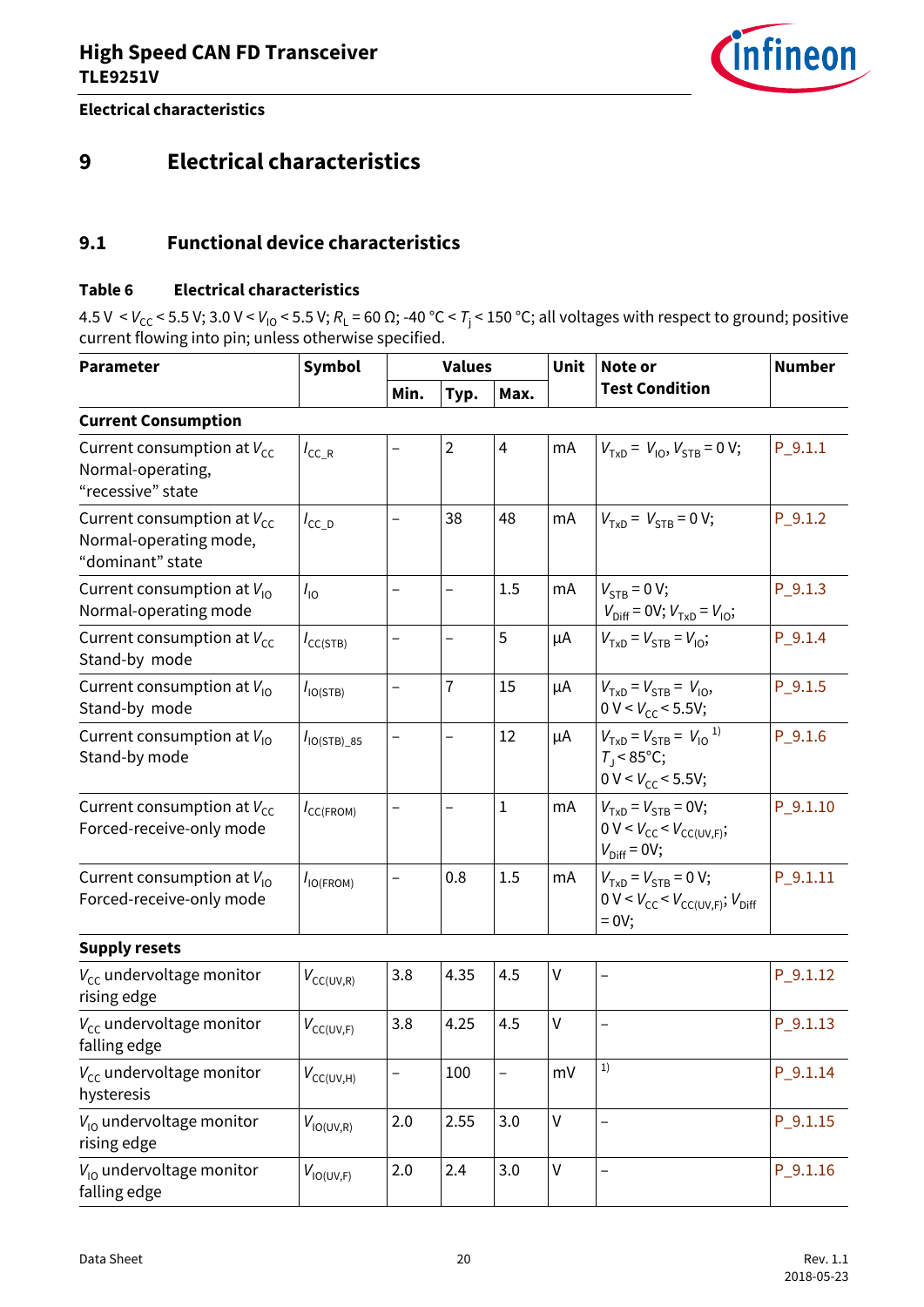<span id="page-20-19"></span>

### **Electrical characteristics**

## **Table 6 Electrical characteristics** (cont'd)

 $4.5$  V  $\lt V_{CC}$  < 5.5 V; 3.0 V  $\lt V_{10}$  < 5.5 V;  $R_L$  = 60  $\Omega$ ; -40 °C  $\lt T_j$  < 150 °C; all voltages with respect to ground; positive current flowing into pin; unless otherwise specified.

<span id="page-20-18"></span><span id="page-20-17"></span><span id="page-20-16"></span><span id="page-20-15"></span><span id="page-20-14"></span><span id="page-20-13"></span><span id="page-20-12"></span><span id="page-20-11"></span><span id="page-20-10"></span><span id="page-20-9"></span><span id="page-20-8"></span><span id="page-20-7"></span><span id="page-20-6"></span><span id="page-20-5"></span><span id="page-20-4"></span><span id="page-20-3"></span><span id="page-20-2"></span><span id="page-20-1"></span><span id="page-20-0"></span>

| <b>Parameter</b>                               | <b>Symbol</b>                                      |                               | <b>Values</b>                 |                          | Unit         | Note or                                                 | <b>Number</b> |
|------------------------------------------------|----------------------------------------------------|-------------------------------|-------------------------------|--------------------------|--------------|---------------------------------------------------------|---------------|
|                                                |                                                    | Min.                          | Typ.                          | Max.                     |              | <b>Test Condition</b>                                   |               |
| $V_{10}$ undervoltage monitor<br>hysteresis    | $V_{IO(UV,H)}$                                     |                               | 150                           |                          | mV           | 1)                                                      | $P_9.1.17$    |
| $V_{\text{cc}}$ undervoltage delay time        | $t_{\text{Delay(UV)}_F}$<br>$t_{\sf Delay(UV)\_R}$ |                               |                               | 30<br>100                | $\mu$ s      | $1$ (see Figure 9);                                     | $P_9.1.18$    |
| $V_{10}$ delay time power-up                   | $t_{\mathsf{PON}}$                                 | $\overline{\phantom{0}}$      | $\qquad \qquad -$             | 280                      | μs           | $1$ (see Figure 6);                                     | $P_9.1.19$    |
| $V_{10}$ delay time power-down                 | $t_{\mathsf{POFF}}$                                |                               | -                             | 100                      | $\mu$ s      | $1$ (see Figure 6);                                     | $P_9.1.20$    |
| <b>Receiver output RxD</b>                     |                                                    |                               |                               |                          |              |                                                         |               |
| "High" level output current                    | $I_{\mathsf{R} \mathsf{x} \mathsf{D}, \mathsf{H}}$ |                               | -4                            | $-1$                     | mA           | $V_{RxD} = V_{10} - 0.4 V;$<br>$V_{\text{Diff}}$ < 0,5V | $P_9.1.21$    |
| "Low" level output current                     | $I_{\text{RxD,L}}$                                 | $\mathbf 1$                   | $\overline{4}$                | $\overline{\phantom{0}}$ | mA           | $V_{RxD} = 0.4 V; V_{Diff} > 0.9 V$                     | $P_9.1.22$    |
| <b>Transmission input TxD</b>                  |                                                    |                               |                               |                          |              |                                                         |               |
| "High" level input voltage<br>threshold        | $V_{TxD,H}$                                        | $\overline{\phantom{0}}$      | 0.5<br>$\times V_{10}$        | 0.7<br>$\times V_{10}$   | V            | "recessive" state;                                      | $P_9.1.26$    |
| "Low" level input voltage<br>threshold         | $V_{TxD,L}$                                        | 0.3<br>$\times V_{\text{IO}}$ | 0.4<br>$\times V_{\text{IO}}$ | -                        | V            | "dominant" state;                                       | $P_9.1.27$    |
| Input hysteresis                               | $V_{HYS(TxD)}$                                     | $\qquad \qquad -$             | 200                           | $\overline{a}$           | mV           | 1)                                                      | $P_9.1.28$    |
| "High" level input current                     | $I_{TxD,H}$                                        | $-2$                          | -                             | $\overline{2}$           | μA           | $V_{TxD} = V_{10};$                                     | $P_9.1.29$    |
| "Low" level input current                      | $I_{\mathsf{TxD,L}}$                               | $-200$                        | $\overline{\phantom{0}}$      | $-20$                    | μA           | $VTxD = 0 V;$                                           | $P_9.1.30$    |
| Input capacitance                              | $\mathcal{C}_{\mathsf{TxD}}$                       |                               |                               | 10                       | pF           |                                                         | $P_9.1.31$    |
| TxD permanent "dominant"<br>time-out, optional | $t_{\text{TxD}}$                                   | $\mathbf{1}$                  | $\qquad \qquad -$             | $\overline{4}$           | ms           | Normal-operating<br>mode;                               | $P_9.1.32$    |
| stand-by input STB                             |                                                    |                               |                               |                          |              |                                                         |               |
| "High" level input voltage<br>threshold        | $V_{STB,H}$                                        | $\overline{\phantom{0}}$      | 0.5<br>$\times V_{10}$        | 0.7<br>$\times V_{10}$   | $\mathsf{V}$ | Stand-by mode;                                          | $P_9.1.36$    |
| "Low" level input voltage<br>threshold         | $V_{\rm STB,L}$                                    | 0.3<br>$\times V_{\text{IO}}$ | 0.4<br>$\times V_{\text{IO}}$ |                          | V            | Normal-operating<br>mode;                               | $P_9.1.37$    |
| "High" level input current                     | / <sub>STB,H</sub>                                 | $-2$                          |                               | $\overline{2}$           | μA           | $V_{\text{STB}} = V_{10};$                              | $P_9.1.38$    |
| "Low" level input current                      | $I_{\texttt{STB},\underline{\texttt{L}}}$          | $-200$                        |                               | $-20$                    | μA           | $V_{\text{STB}} = 0 \text{ V};$                         | P_9.1.39      |
| Input hysteresis                               | $V_{HYS(STB)}$                                     |                               | 200                           | $\overline{\phantom{0}}$ | mV           |                                                         | $P_9.1.42$    |
| Input capacitance                              | $C_{(STB)}$                                        | $\overline{\phantom{0}}$      | -                             | $10\,$                   | pF           | 1)                                                      | $P_9.1.43$    |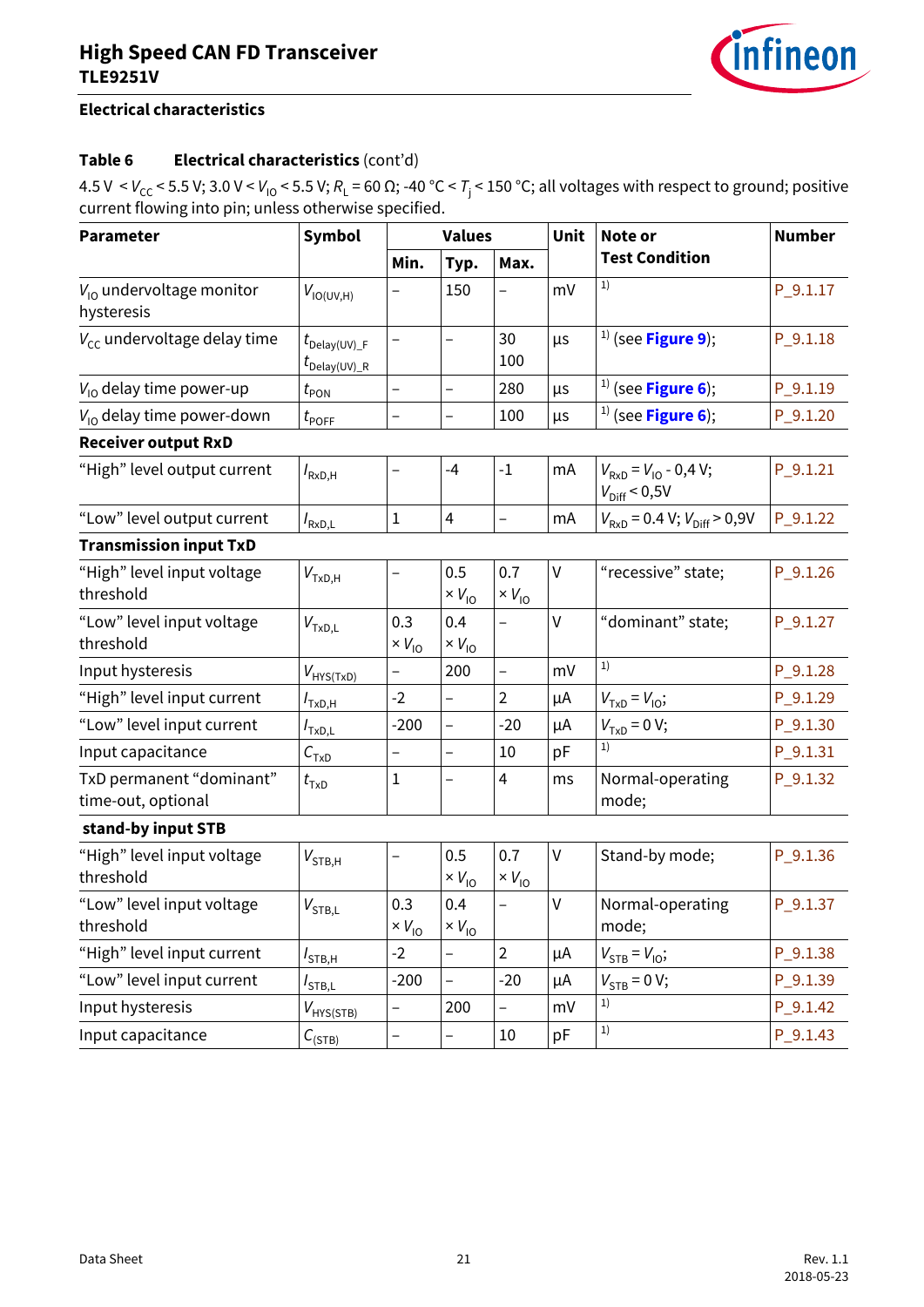## **High Speed CAN FD Transceiver TLE9251V**



### **Electrical characteristics**

### **Table 6 Electrical characteristics** (cont'd)

 $4.5$  V  $\lt V_{CC}$  < 5.5 V; 3.0 V  $\lt V_{10}$  < 5.5 V;  $R_L$  = 60  $\Omega$ ; -40 °C  $\lt T_j$  < 150 °C; all voltages with respect to ground; positive current flowing into pin; unless otherwise specified.

<span id="page-21-14"></span><span id="page-21-13"></span><span id="page-21-12"></span><span id="page-21-11"></span><span id="page-21-10"></span><span id="page-21-9"></span><span id="page-21-8"></span><span id="page-21-7"></span><span id="page-21-6"></span><span id="page-21-5"></span><span id="page-21-4"></span><span id="page-21-3"></span><span id="page-21-2"></span><span id="page-21-1"></span><span id="page-21-0"></span>

| <b>Parameter</b>                                                             | <b>Symbol</b>                                            |                   | <b>Values</b>     |      | Unit | Note or<br><b>Test Condition</b>                                                     | <b>Number</b> |
|------------------------------------------------------------------------------|----------------------------------------------------------|-------------------|-------------------|------|------|--------------------------------------------------------------------------------------|---------------|
|                                                                              |                                                          | Min.              | Typ.              | Max. |      |                                                                                      |               |
| <b>Bus receiver</b>                                                          |                                                          |                   |                   |      |      |                                                                                      |               |
| Differential range "dominant"<br>Normal-operating mode                       | $V_{\text{Diff\_D\_Range}}$                              | 0.9               | -                 | 8.0  | V    | $-12V \leq V_{CMR} \leq 12 V;$                                                       | $P_9.1.46$    |
| Differential range "recessive"<br>Normal-operating mode                      | $V_{\text{Diff\_R\_Range}}$                              | $-3.0$            | $\overline{a}$    | 0.5  | V    | $-12V \leq V_{CMR} \leq 12 V;$                                                       | $P_9.1.48$    |
| Differential receiver hysteresis<br>Normal-operating mode                    | $V_{\text{Diff,hvs}}$                                    |                   | 30                |      | mV   | 1)                                                                                   | P_9.1.49      |
| Differential range threshold<br>"dominant"<br>Stand-by mode                  | $V_{\rm Diff\_D\_STB\_R}$<br>ange                        | 1.15              | -                 | 8.0  | V    | $-12V \leq V_{CMR} \leq 12 V;$                                                       | $P_9.1.50$    |
| Differential range "recessive"<br>Stand-by mode                              | $V_{\rm Diff\_R\_STB\_R}$<br>ange                        | $-3.0$            | -                 | 0.4  | V    | $-12V \leq V_{CMR} \leq 12 V;$                                                       | $P_9.1.51$    |
| Common mode range                                                            | <b>CMR</b>                                               | $-12$             | $\qquad \qquad -$ | 12   | V    |                                                                                      | $P_9.1.52$    |
| Single ended internal<br>resistance                                          | $R_{\text{CAN\_H}}$<br>$R_{\text{CAN\_L}}$               | 6                 |                   | 50   | kΩ   | "recessive" state,<br>$-2V \leq V_{CANH} \leq 7V$ ;<br>$-2V \leq V_{CANL} \leq 7V$ ; | $P_9.1.53$    |
| Differential internal resistance $ R_{\text{Diff}}$                          |                                                          | 12                |                   | 100  | kΩ   | "recessive" state,<br>$-2V \leq V_{CANH} \leq 7V;$<br>$-2V \leq V_{CANL} \leq 7V;$   | $P_9.1.54$    |
| Input resistance deviation<br>between CANH and CANL                          | $\Delta R_i$                                             | $-3$              |                   | 3    | $\%$ | $1)$ "recessive" state,<br>$V_{CANH} = V_{CANL} = 5V;$                               | $P_9.1.55$    |
| Input capacitance CANH,<br><b>CANL versus GND</b>                            | $C_{\text{In}}$                                          | $\overline{a}$    | 20                | 40   | pF   | 1)                                                                                   | $P_9.1.56$    |
| Differential input capacitance                                               | $C_{\text{InDiff}}$                                      | $\qquad \qquad -$ | 10                | 20   | pF   | 1)                                                                                   | $P_9.1.57$    |
| <b>Bus transmitter</b>                                                       |                                                          |                   |                   |      |      |                                                                                      |               |
| CANL, CANH "recessive"<br>output voltage<br>Normal-operating mode            | $V_{\mathsf{CANL},\mathsf{H}}$                           | 2.0               | 2.5               | 3.0  | V    | $VTxD = V10$<br>no load;                                                             | $P_9.1.58$    |
| CANH, CANL "recessive"<br>output voltage difference<br>Normal-operating mode | $V_{\text{Diff\_R\_NM}} =$<br>$V_{CANH}$ -<br>$V_{CANL}$ | $-500$            |                   | 50   | mV   | $VTxD = V10$<br>no load;                                                             | P_9.1.59      |
| CANL "dominant"<br>output voltage<br>Normal-operating mode                   | $V_{CANL}$                                               | 0.5               |                   | 2.25 | V    | $V_{TxD} = 0 V;$<br>$50 \Omega < R_1 < 65 \Omega$<br>4.75 V < $V_{CC}$ < 5.25 V;     | $P_9.1.60$    |
| CANH "dominant"<br>output voltage<br>Normal-operating mode                   | $V_{CANH}$                                               | 2.75              |                   | 4.5  | V    | $V_{TxD} = 0 V;$<br>$50 \Omega < R_1 < 65 \Omega$<br>4.75 V < $V_{CC}$ < 5.25 V;     | $P_9.1.61$    |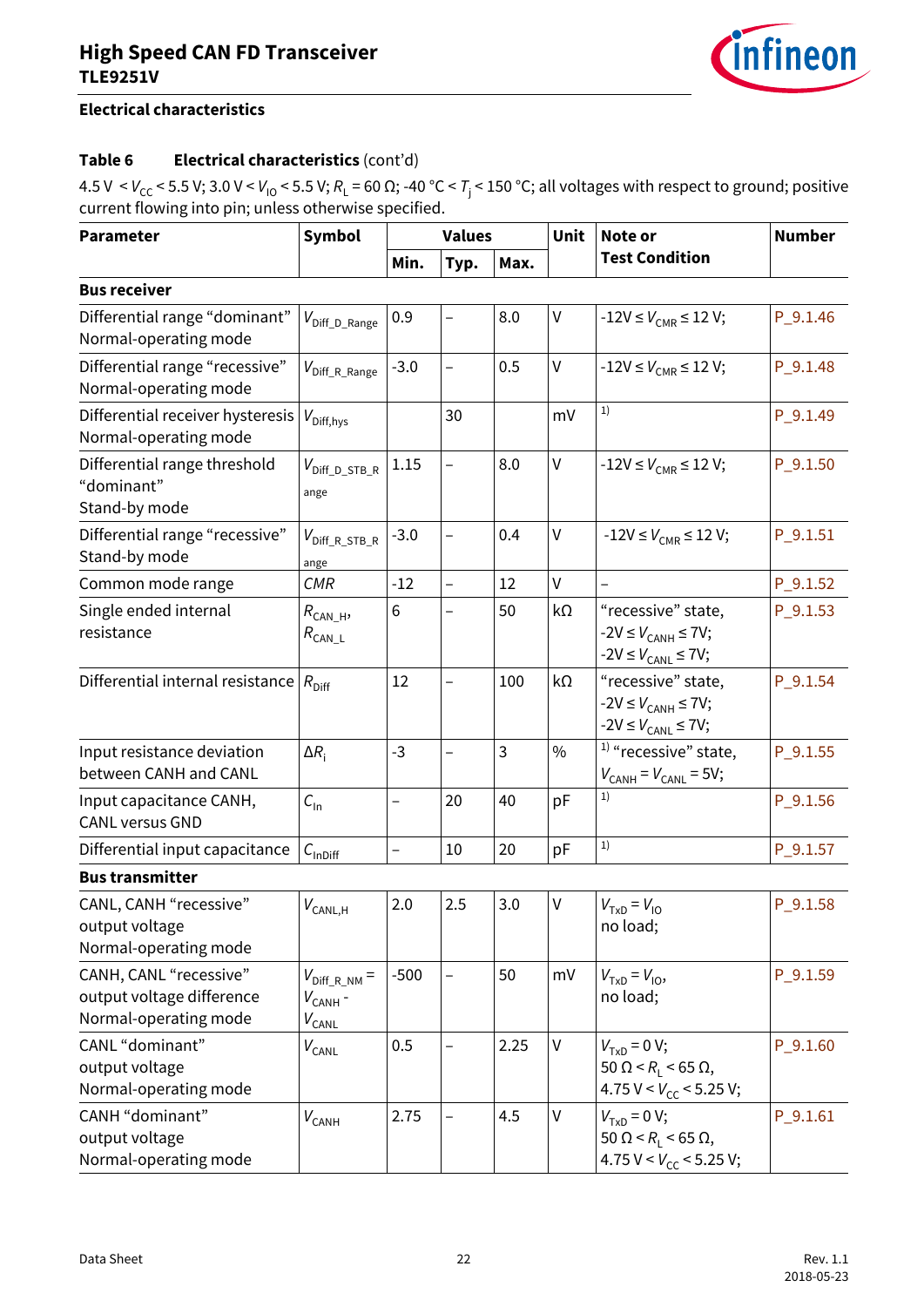## **High Speed CAN FD Transceiver TLE9251V**



### **Electrical characteristics**

## **Table 6 Electrical characteristics** (cont'd)

 $4.5$  V  $\lt V_{CC}$  < 5.5 V; 3.0 V  $\lt V_{10}$  < 5.5 V;  $R_L$  = 60  $\Omega$ ; -40 °C  $\lt T_j$  < 150 °C; all voltages with respect to ground; positive current flowing into pin; unless otherwise specified.

<span id="page-22-11"></span><span id="page-22-10"></span><span id="page-22-9"></span><span id="page-22-8"></span><span id="page-22-7"></span><span id="page-22-6"></span><span id="page-22-5"></span><span id="page-22-4"></span><span id="page-22-3"></span><span id="page-22-2"></span><span id="page-22-1"></span><span id="page-22-0"></span>

| <b>Parameter</b>                                                                                                     | Symbol                      |                                 | <b>Values</b>                   |                                 | Unit    | Note or<br><b>Test Condition</b>                                                                    | <b>Number</b> |
|----------------------------------------------------------------------------------------------------------------------|-----------------------------|---------------------------------|---------------------------------|---------------------------------|---------|-----------------------------------------------------------------------------------------------------|---------------|
|                                                                                                                      |                             | Min.                            | Typ.                            | Max.                            |         |                                                                                                     |               |
| Differential voltage<br>"dominant"<br>Normal-operating mode<br>$V_{\text{Diff}} = V_{\text{CANH}} - V_{\text{CANL}}$ | $V_{\text{Diff\_D\_NM}}$    | 1.5                             | 2.0                             | 3.0                             | V       | $V_{TxD} = 0 V,$<br>$50 \Omega < R_1 < 65 \Omega$<br>4.75 V < $V_{cc}$ < 5.25 V;                    | $P_9.1.62$    |
| Differential voltage<br>"dominant" extended bus<br>load<br>Normal-operating mode                                     | $V_{\rm Diff\_EXT\_BL}$     | 1.4                             | 2.0                             | 3.3                             | V       | $V_{TxD} = 0 V,$<br>$45 \Omega < R_1 < 70 \Omega$ ,<br>4.75 V < $V_{CC}$ < 5.25 V;                  | $P_9.1.63$    |
| Differential voltage<br>"dominant" high extended<br>bus load<br>Normal-operating mode                                | $V_{\text{Diff\_HEXT\_BL}}$ | 1.5                             |                                 | 5.0                             | V       | $V_{TxD} = 0 V,$<br>$R_1 = 2240\Omega$ ,<br>4.75 V < $V_{CC}$ < 5.25 V,<br>static behavior; $^{1)}$ | $P_9.1.64$    |
| CANH, CANL "recessive"<br>output voltage difference<br>Stand-by mode                                                 | $V_{\text{Diff\_STB}}$      | $-0.2$                          |                                 | 0.2                             | $\vee$  | no load;                                                                                            | $P_9.1.65$    |
| CANL, CANH "recessive"<br>output voltage<br>Stand-by mode                                                            | $V_{\text{CANL},H}$         | $-0.1$                          |                                 | 0.1                             | $\vee$  | no load;                                                                                            | P 9.1.66      |
| Driver symmetry<br>$(VSYM = VCANH + VCANL)$                                                                          | $V_{\rm SYM}$               | $0.9 \times$<br>$V_{\text{CC}}$ | $1.0 \times$<br>$V_{\text{CC}}$ | $1.1 \times$<br>$V_{\text{CC}}$ | V       | <sup>1) 2)</sup> $C_1 = 4.7$ nF                                                                     | $P_9.1.67$    |
| CANL short circuit current                                                                                           | $I_{\text{CANLsc}}$         | 40                              | 75                              | 115                             | mA      | $V_{\text{CANLshort}} = 18 \text{ V},$<br>$t < t_{\text{TxD}}$<br>$V_{TxD} = 0 V;$                  | $P_9.1.68$    |
| CANH short circuit current                                                                                           | $I_{\text{CANHsc}}$         | $-115$                          | $-75$                           | $-40$                           | mA      | $V_{\text{CANHshort}}$ = -3 V,<br>$t < t_{\text{TxD}}$<br>$V_{TxD} = 0 V;$                          | P_9.1.70      |
| Leakage current, CANH                                                                                                | $I_{\text{CANH},\text{lk}}$ | $-5$                            |                                 | 5                               | $\mu A$ | $V_{\rm CC} = V_{\rm IO} = 0 \text{ V},$<br>0 V < $V_{CANH}$ ≤ 5 V,<br>$V_{CANH} = V_{CANL}$        | $P_9.1.71$    |
| Leakage current, CANL                                                                                                | $I_{\text{CANL,lk}}$        | $-5$                            |                                 | 5                               | μA      | $V_{\rm CC} = V_{\rm IO} = 0 \text{ V}$ ,<br>$0 V < V_{CANL} \le 5 V$ ,<br>$V_{CANH} = V_{CANL}$    | $P_9.1.72$    |
| <b>Dynamic CAN-transceiver characteristics</b>                                                                       |                             |                                 |                                 |                                 |         |                                                                                                     |               |
| Propagation delay<br>TxD-to-RxD                                                                                      | $t_{\text{\tiny{Loop}}}$    | 80                              |                                 | 255                             | ns      | $C_1 = 0 \text{ pF}$ ,<br>$C_2 = 100 \text{ pF}$ ,<br>$C_{RxD} = 15$ pF;<br>(see Figure 16)         | $P_9.1.73$    |
| Propagation delay<br>increased load<br>TxD-to-RxD                                                                    | $t_{\textsf{Loop}\_150}$    | 80                              |                                 | 330                             | ns      | $C_1 = 0 \text{ pF}$ ,<br>$C_2$ = 100 pF,<br>$C_{RxD} = 15$ pF,<br>$R_{L}$ = 150 $\Omega^{1}$       | P_9.1.74      |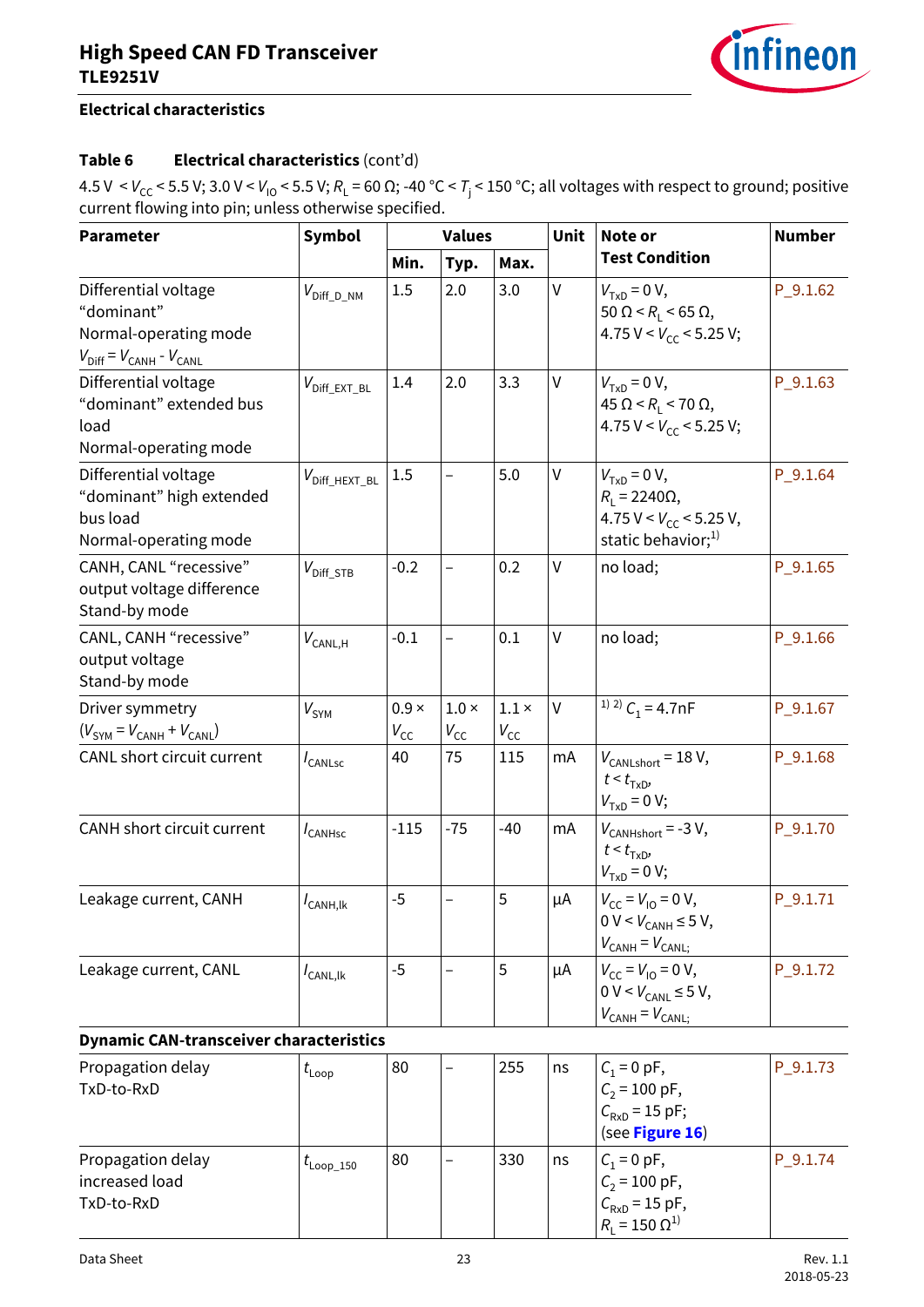## **High Speed CAN FD Transceiver TLE9251V**



### **Electrical characteristics**

### **Table 6 Electrical characteristics** (cont'd)

 $4.5$  V <  $V_{CC}$  < 5.5 V; 3.0 V <  $V_{10}$  < 5.5 V;  $R_L$  = 60  $\Omega$ ; -40 °C <  $T_i$  < 150 °C; all voltages with respect to ground; positive current flowing into pin; unless otherwise specified.

<span id="page-23-8"></span><span id="page-23-5"></span><span id="page-23-3"></span><span id="page-23-2"></span><span id="page-23-1"></span><span id="page-23-0"></span>

| <b>Parameter</b>                                                                                                                                | <b>Symbol</b>                      |                          | <b>Values</b>            |      | <b>Unit</b> | Note or<br><b>Test Condition</b>                                                                 | <b>Number</b> |
|-------------------------------------------------------------------------------------------------------------------------------------------------|------------------------------------|--------------------------|--------------------------|------|-------------|--------------------------------------------------------------------------------------------------|---------------|
|                                                                                                                                                 |                                    | Min.                     | Typ.                     | Max. |             |                                                                                                  |               |
| <b>Delay Times</b>                                                                                                                              |                                    |                          |                          |      |             |                                                                                                  |               |
| Delay time for mode change                                                                                                                      | $t_{\text{Mode}}$                  | $\overline{\phantom{0}}$ | $\overline{a}$           | 20   | μs          | 1)                                                                                               | P_9.1.79      |
| CAN activity filter time                                                                                                                        | $t_{\rm Filter}$                   | 0.5                      | $\overline{a}$           | 1.8  | μs          | $1$ (see Figure 11);                                                                             | $P_9.1.81$    |
| Bus wake-up time-out                                                                                                                            | $t_{\text{Wake}}$                  | 0.8                      | $\overline{a}$           | 10   | ms          | $1$ (see Figure 11);                                                                             | $P_9.1.82$    |
| Bus wake-up delay time                                                                                                                          | $t_{\text{WU}}$                    |                          | $\overline{\phantom{0}}$ | 5    | μs          | (see Figure 11);                                                                                 | $P_9.1.83$    |
| <b>CAN FD characteristics</b>                                                                                                                   |                                    |                          |                          |      |             |                                                                                                  |               |
| Received recessive bit width<br>at 2 MBit/s                                                                                                     | $t_{\text{Bit(RxD)}\_2M}$          | 400                      | 500                      | 550  | ns          | $C_2 = 100 \text{ pF},$<br>$C_{RxD} = 15$ pF,<br>$t_{\text{Bit}}$ = 500 ns,<br>(see Figure 17);  | P_9.1.84      |
| Received recessive bit width<br>at 5 MBit/s                                                                                                     | $t_{\text{Bit(RxD)}\_5M}$          | 120                      | 200                      | 220  | ns          | $C_2 = 100 \text{ pF},$<br>$C_{RxD} = 15$ pF,<br>$t_{\text{Bit}}$ = 200 ns,<br>(see Figure 17);  | $P_9.1.85$    |
| Transmitted recessive bit<br>width at 2 MBit/s                                                                                                  | $t_{\text{Bit(Bus)}\_2M}$          | 435                      | 500                      | 530  | ns          | $C_2 = 100 \text{ pF},$<br>$C_{RxD} = 15$ pF,<br>$t_{\text{Bit}}$ = 500 ns,<br>(see Figure 17);  | P_9.1.86      |
| Transmitted recessive bit<br>width at 5 MBit/s                                                                                                  | $t_{\text{Bit(Bus)}\_5M}$          | 155                      | 200                      | 210  | ns          | $C_2 = 100 \text{ pF},$<br>$C_{RxD} = 15$ pF,<br>$t_{\text{Bit}}$ = 200 ns,<br>(see Figure 17);  | P_9.1.87      |
| Receiver timing symmetry at<br>2 MBit/s<br>$\Delta t_{\text{Rec}\_2\text{M}} = t_{\text{Bit(RxD)}\_2\text{M}} - t_{\text{Bit(Bus)}\_2\text{M}}$ | $\Delta t_{\text{Rec}\_2\text{M}}$ | $-65$                    | $\overline{\phantom{0}}$ | 40   | ns          | $C_2 = 100 \text{ pF},$<br>$C_{RxD} = 15$ pF,<br>$t_{\text{Bit}}$ = 500 ns,<br>(see Figure 17);  | $P_9.1.88$    |
| Receiver timing symmetry at<br>5 MBit/s<br>$\Delta t_{\text{Rec\_5M}} = t_{\text{Bit(RxD)}\_5M} - t_{\text{Bit(Bus)}\_5M}$                      | $\Delta t_{\text{Rec\_5M}}$        | $-45$                    | $\overline{\phantom{0}}$ | 15   | ns          | $C_2 = 100 \text{ pF}$ ,<br>$C_{RxD} = 15$ pF,<br>$t_{\text{Bit}}$ = 200 ns,<br>(see Figure 17); | $P_9.1.89$    |

<span id="page-23-9"></span><span id="page-23-7"></span><span id="page-23-6"></span><span id="page-23-4"></span>1) Not subject to production test, specified by design.

2) VSYM shall be observed during dominant and recessive state and also during the transition from dominant to recessive and vice versa, while TxD is stimulated by a square wave signal with a frequency of 1 MHz.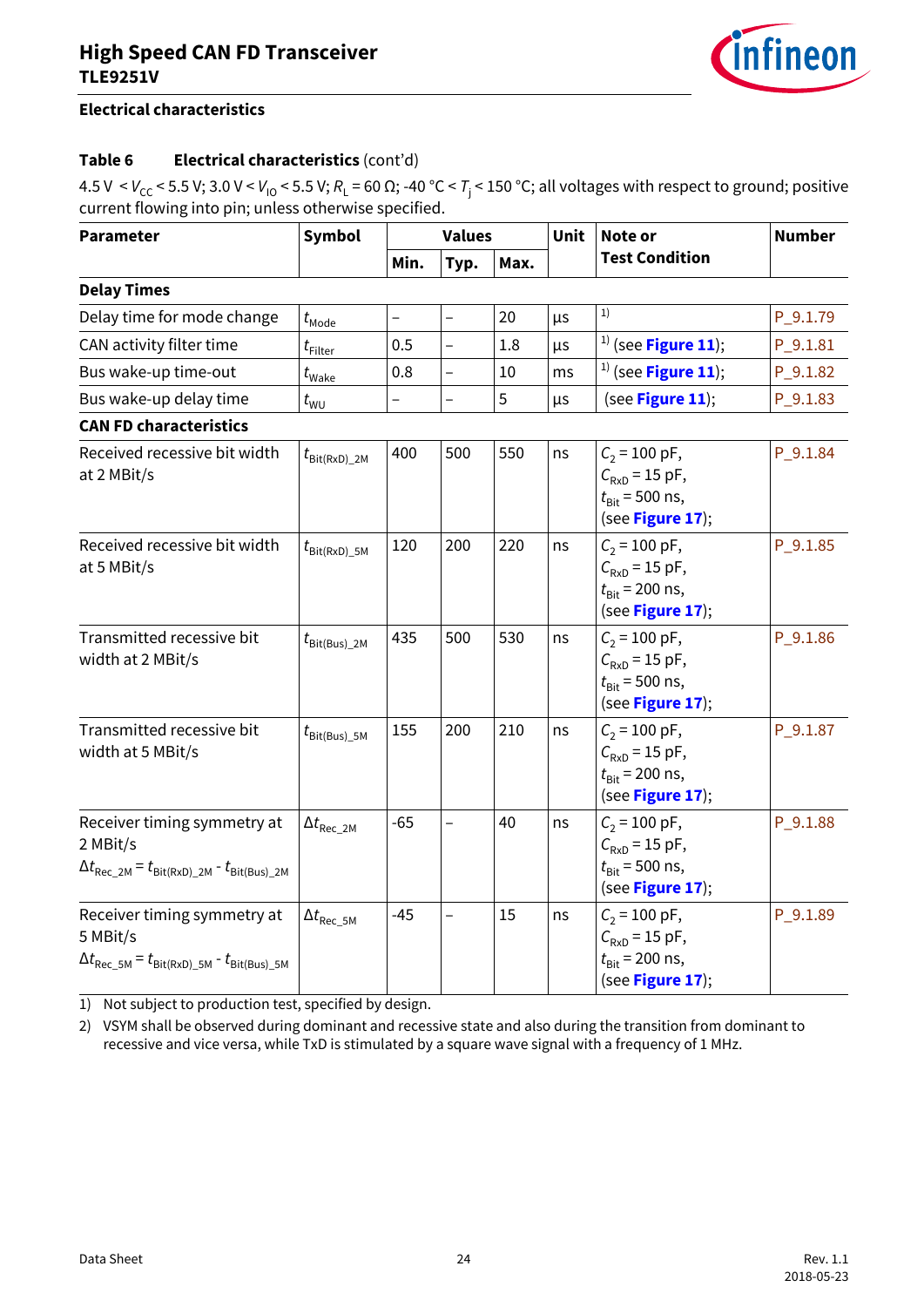

### **Electrical characteristics**

## <span id="page-24-0"></span>**9.2 Diagrams**



**Figure 15 Test circuit for dynamic characteristics**



<span id="page-24-3"></span><span id="page-24-1"></span>**Figure 16 Timing diagrams for dynamic characteristics**



<span id="page-24-2"></span>**Figure 17 Recessive bit time for five "dominant" bits followed by one "recessive" bit**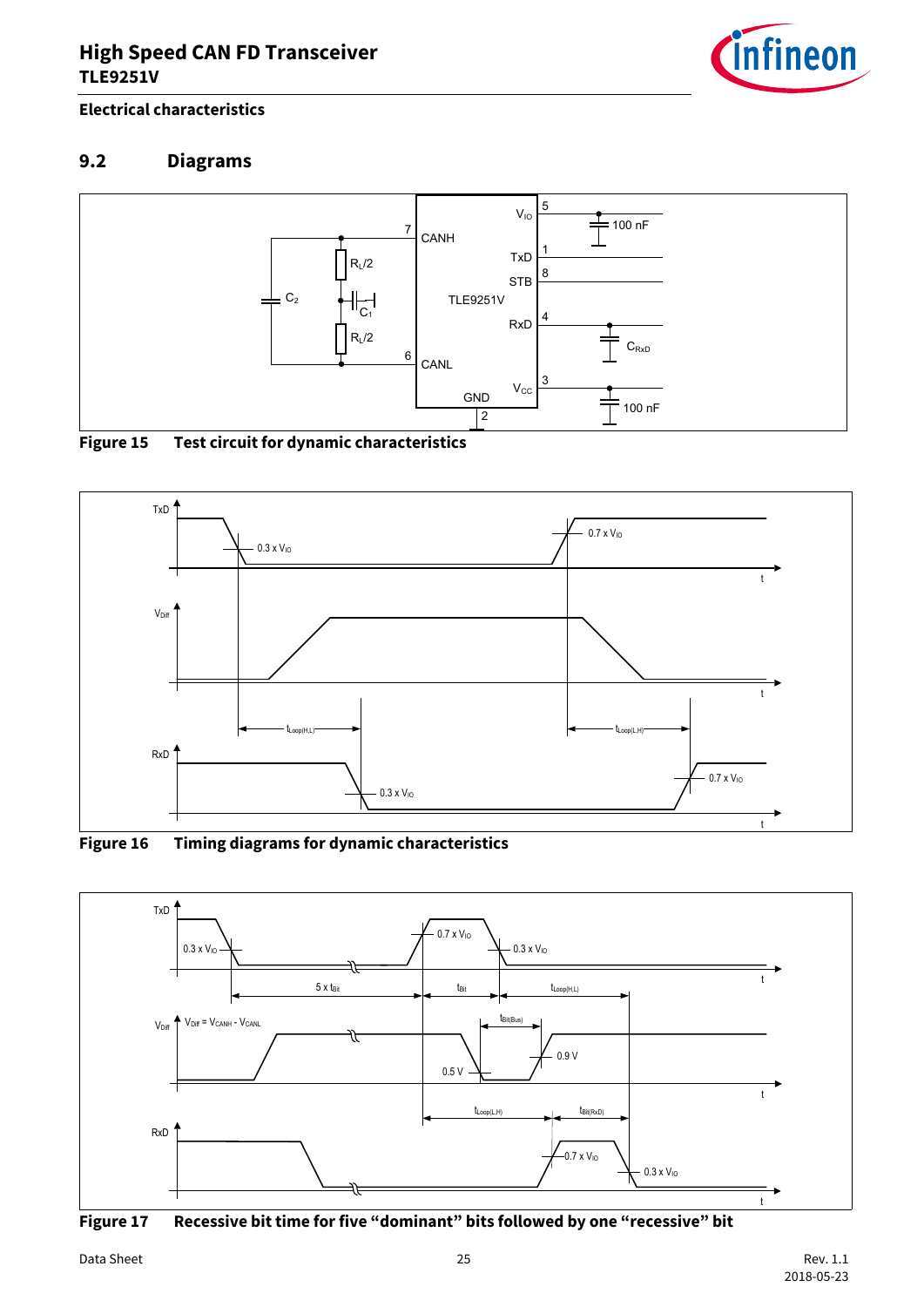<span id="page-25-4"></span>

**Application information**

## <span id="page-25-0"></span>**10 Application information**

## <span id="page-25-1"></span>**10.1 ESD robustness according to IEC61000-4-2**

Tests for ESD robustness according to IEC61000-4-2 "Gun test" (150 pF, 330 Ω) have been performed. The results and test conditions are available in a separate test report.

### **Table 7 ESD robustness according to IEC61000-4-2**

| <b>Performed Test</b>                                                                | <b>Result</b> | Unit | <b>Remarks</b>               |
|--------------------------------------------------------------------------------------|---------------|------|------------------------------|
| Electrostatic discharge voltage at pin CANH and $ z+11 $<br><b>CANL versus GND</b>   |               | kV   | $1^{11}$ Positive pulse      |
| Electrostatic discharge voltage at pin CANH and $\leq$ -11<br><b>CANL versus GND</b> |               | kV   | <sup>1)</sup> Negative pulse |

1) Not subject to production test. ESD susceptibility "ESD GUN" according to GIFT / ICT paper: "EMC Evaluation of CAN Transceivers, version IEC TS62228", section 4.3. (DIN EN61000-4-2) Tested by external test facility (IBEE Zwickau, EMC test report Nr. 01-07-2017 and Nr. 06-08-17)

## <span id="page-25-2"></span>**10.2 Application example**



<span id="page-25-5"></span><span id="page-25-3"></span>**Figure 18 Application circuit**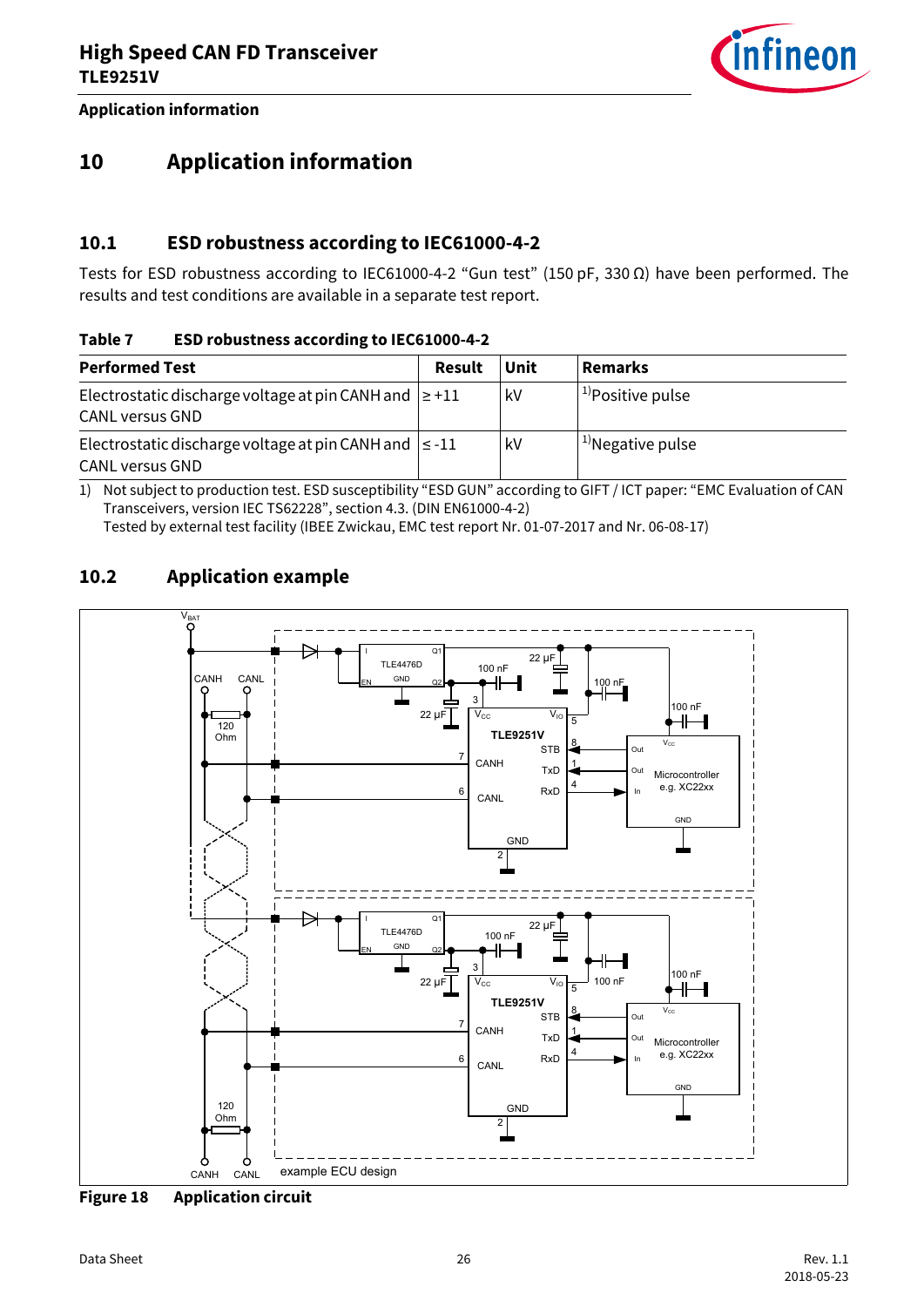

### **Application information**

## <span id="page-26-0"></span>**10.3 Voltage adaption to the microcontroller supply**

To adapt the digital input and output levels of the TLE9251V to the I/O levels of the microcontroller, connect the power supply pin  $V_{10}$  to the microcontroller voltage supply (see **[Figure 18](#page-25-5)**).

*Note:* In case no dedicated digital supply voltage V<sub>IO</sub> is required in the application, connect the digital  $supply voltage V<sub>10</sub>$  to the transmitter supply  $V<sub>CC</sub>$ .

### <span id="page-26-1"></span>**10.4 Further application information**

- Existing application note of TLE9251V: **www.infineon.com/TLE9251V-AN**
- For further information you may visit: **<http://www.infineon.com/automotive-transceiver>**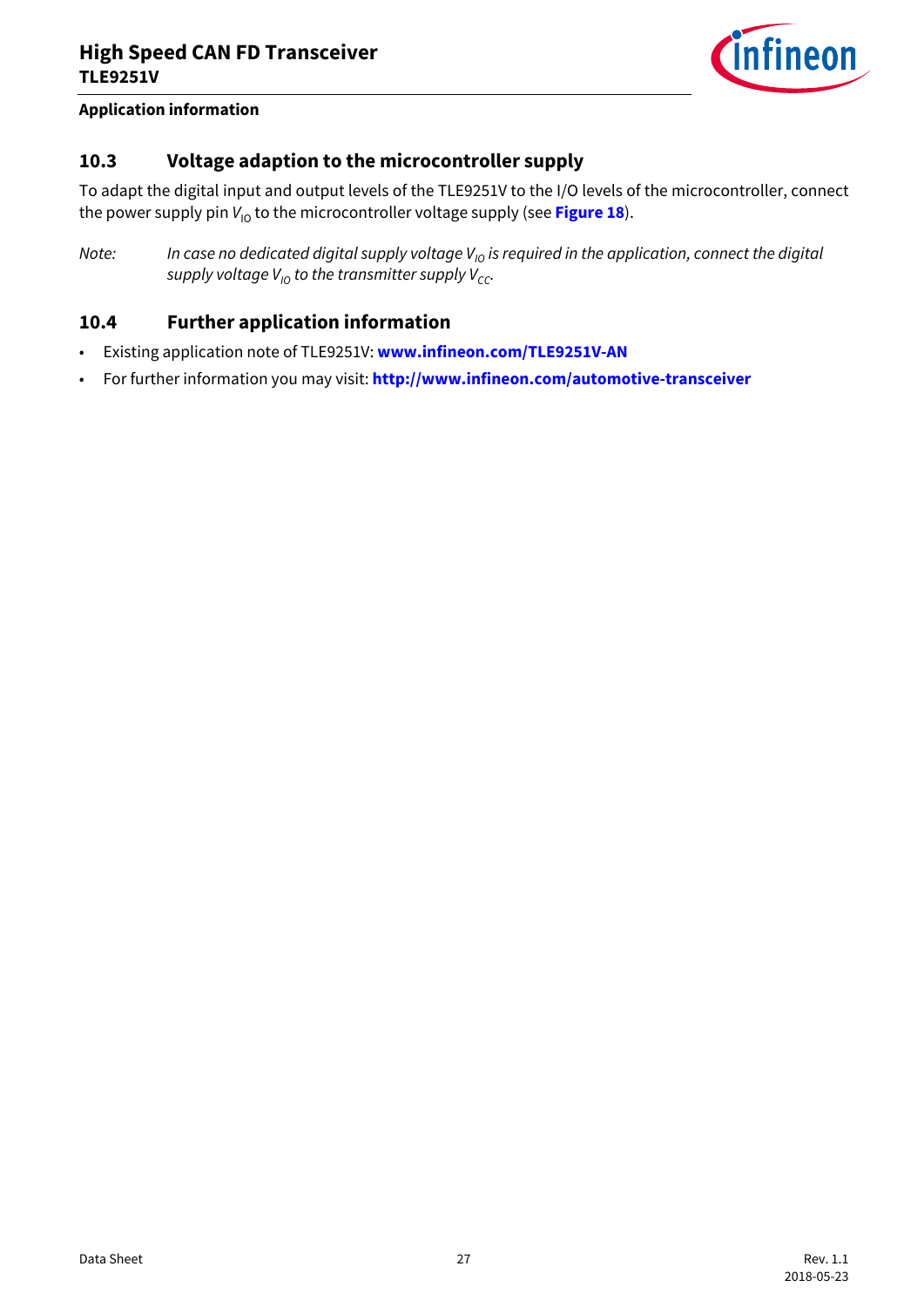

### **Package outline**

## <span id="page-27-0"></span>**11 Package outline**









### **Green product (RoHS compliant)**

To meet the world-wide customer requirements for environmentally friendly products and to be compliant with government regulations the device is available as a green product. Green products are RoHS compliant (i.e. Pb-free finish on leads and suitable for Pb-free soldering according to IPC/JEDEC J-STD-020).

For further information on alternative packages, please visit our website: **http://www.infineon.com/packages**. **Dimensions in mm**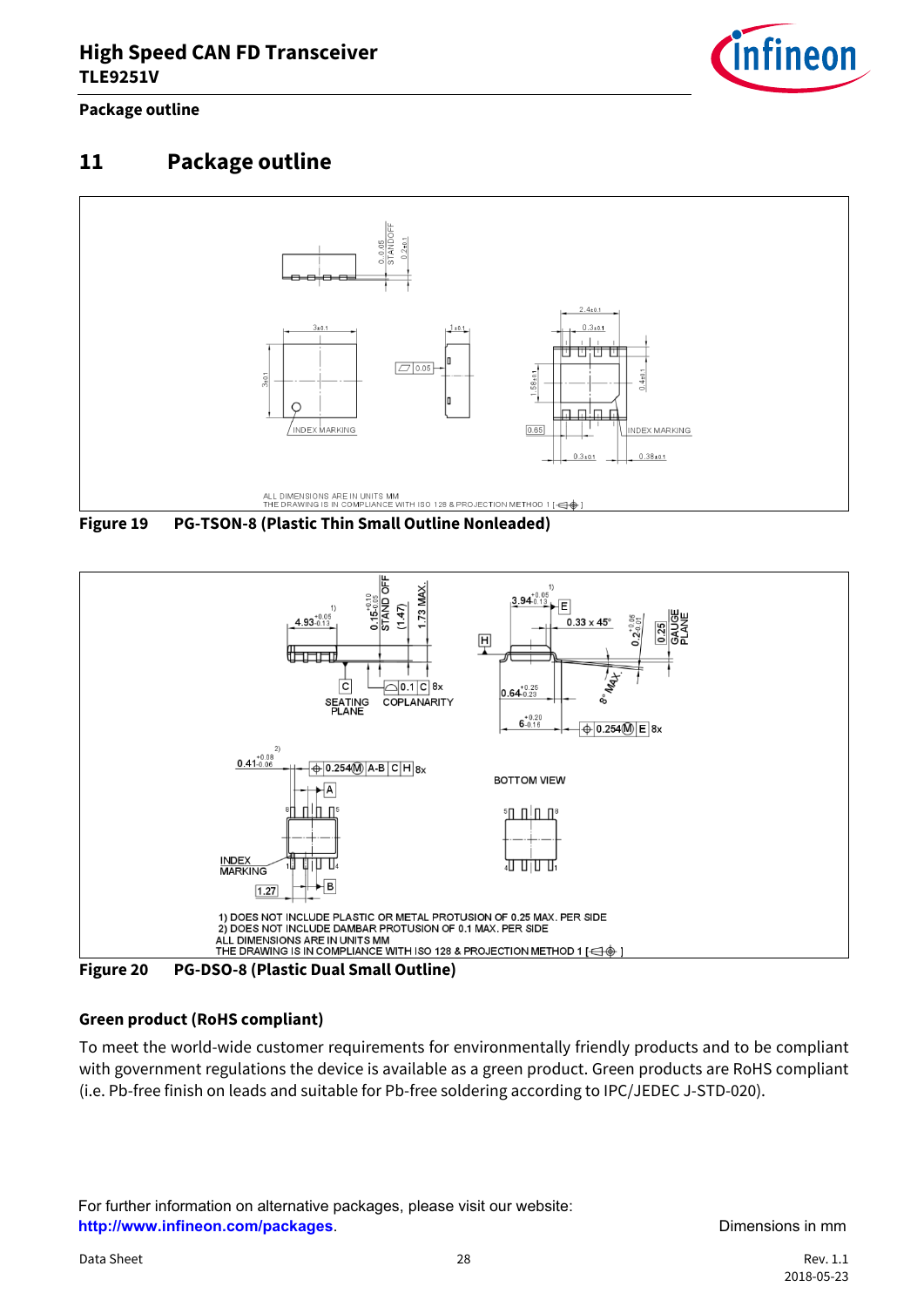

**Revision history**

# <span id="page-28-0"></span>**12 Revision history**

| <b>Revision</b> | Date       | <b>Changes</b>                                                                                                                                                  |  |  |
|-----------------|------------|-----------------------------------------------------------------------------------------------------------------------------------------------------------------|--|--|
| 1.1             | 2018-05-23 | Data Sheet updated:                                                                                                                                             |  |  |
|                 |            | $I_{\text{CC} \, \text{D}}$ max. lowered from 60mA to 48mA (see <b>P_9.1.2</b> )                                                                                |  |  |
|                 |            | Extended temperature condition $T_1$ < 150°C (see <b>P_9.1.5</b> )                                                                                              |  |  |
|                 |            | Introduced new Stand-by Mode current consumption for $V_{10}$ t < 85°C: max.<br>$12\mu A$ (see <b>P_9.1.6</b> )                                                 |  |  |
|                 |            | $t_{\text{Delay(UV)}}$ divided in $t_{\text{Delay(UV)}}$ $_{F}$ (max. 30µs) and $t_{\text{Delay(UV)}}$ $_{R}$ (max. 100µs)(see<br><b>P</b> 9.1.18 and Figure 9) |  |  |
|                 |            | Updated Figure 16. Removed unspecified parameters $t_{d(L),T}$ , $t_{d(L),R}$ , $t_{d(H),T}$ ,<br>$t_{d(H),R}$ .                                                |  |  |
|                 |            | <b>Editorial Changes</b>                                                                                                                                        |  |  |
| 1.0             | 2017-09-14 | Data Sheet created                                                                                                                                              |  |  |